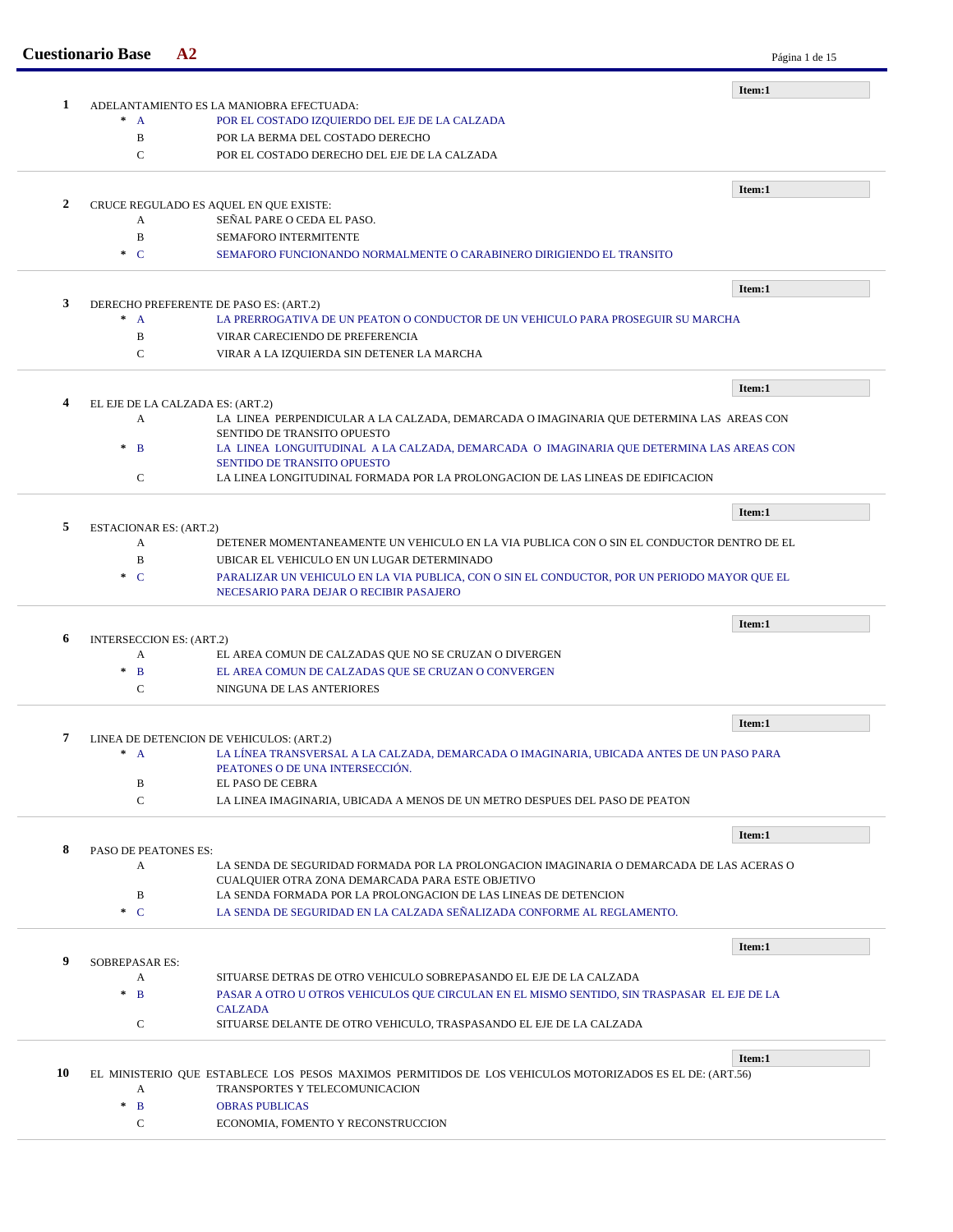|    |                                                                                                          |                                                                                                                                                | Item:1 |  |  |
|----|----------------------------------------------------------------------------------------------------------|------------------------------------------------------------------------------------------------------------------------------------------------|--------|--|--|
| 11 | ¿CUANDO LA CARGA PODRA EXCEDER LOS PESOS MAXIMOS QUE LAS CARACTERISTICAS TECNICAS DEL VEHICULO PERMITAN? |                                                                                                                                                |        |  |  |
|    | (ART.59)<br>A                                                                                            | <b>SIEMPRE</b>                                                                                                                                 |        |  |  |
|    | $\mathbf B$                                                                                              | CUANDO SE PONE CARGA LIQUIDA                                                                                                                   |        |  |  |
|    | $\ast$ C                                                                                                 | <b>NUNCA</b>                                                                                                                                   |        |  |  |
|    |                                                                                                          |                                                                                                                                                |        |  |  |
|    |                                                                                                          |                                                                                                                                                | Item:1 |  |  |
| 12 |                                                                                                          | LA CARGA DEBERA SER ESTIBADA Y ASEGURADA DE MANERA QUE: (ART.59)                                                                               |        |  |  |
|    | $\pm$<br>$\mathbf{A}$                                                                                    | EVITE TODO RIESGO DE CAIDA DESDE EL VEHICULO                                                                                                   |        |  |  |
|    | $\, {\bf B}$                                                                                             | NO SE PRODUZCAN ROBOS                                                                                                                          |        |  |  |
|    | $\mathbf C$                                                                                              | NO SE DETERIORE POR EL SOL                                                                                                                     |        |  |  |
|    |                                                                                                          |                                                                                                                                                |        |  |  |
|    |                                                                                                          |                                                                                                                                                | Item:1 |  |  |
| 13 |                                                                                                          | ¿CUÁNDO SE PUEDE TRANSPORTAR PASAJEROS EN VEHÍCULOS DE CARGA? (SÓLO CLASE A-2)                                                                 |        |  |  |
|    | A<br>$\, {\bf B}$                                                                                        | <b>NUNCA</b><br><b>SIEMPRE</b>                                                                                                                 |        |  |  |
|    | $\ast$ C                                                                                                 | SÓLO EN CASOS JUSTIFICADOS Y ADOPTANDO MEDIDAS DE SEGURIDAD ADECUADAS                                                                          |        |  |  |
|    |                                                                                                          |                                                                                                                                                |        |  |  |
|    |                                                                                                          |                                                                                                                                                | Item:1 |  |  |
| 15 |                                                                                                          | LOS VEHICULOS QUE TENGAN SUS NEUMATICOS CON LAS BANDAS DE RODADURA DESGASTADAS: (ART.63º)                                                      |        |  |  |
|    |                                                                                                          |                                                                                                                                                |        |  |  |
|    | A                                                                                                        | PODRAN CIRCULAR SOLO DE NOCHE                                                                                                                  |        |  |  |
|    | B                                                                                                        | PODRAN CIRCULAR SOLO EN DIAS DESPEJADOS                                                                                                        |        |  |  |
|    | $\pm$<br>$\mathbf C$                                                                                     | <b>NO PODRAN CIRCULAR</b>                                                                                                                      |        |  |  |
|    |                                                                                                          |                                                                                                                                                | Item:1 |  |  |
| 16 |                                                                                                          | ¿CUÁNTOS SISTEMAS DE FRENOS DEBE TENER UN VEHÍCULO MOTORIZADO?                                                                                 |        |  |  |
|    | $* A$                                                                                                    | DOS, INDEPENDIENTES ENTRE SI                                                                                                                   |        |  |  |
|    | $\, {\bf B}$                                                                                             | DOS, CONECTADOS ENTRE SI                                                                                                                       |        |  |  |
|    | $\mathsf{C}$                                                                                             | <b>UNO</b>                                                                                                                                     |        |  |  |
|    |                                                                                                          |                                                                                                                                                |        |  |  |
|    |                                                                                                          |                                                                                                                                                | Item:1 |  |  |
| 17 |                                                                                                          | ¿EN GENERAL, CÓMO DEBEN SER LOS SISTEMAS DE FRENO DE UN VEHÍCULO CON REMOLQUE, CON CAPACIDAD DE CARGA<br>SUPERIOR A 750 KG.? (SÓLO CLASE A-2). |        |  |  |
|    | $* A$                                                                                                    | INDEPENDIENTES, ACCIONADOS DESDE EL VEHÍCULO TRACTOR.                                                                                          |        |  |  |
|    | $\, {\bf B}$                                                                                             | INDEPENDIENTES, ACCIONADOS DESDE EL REMOLQUE                                                                                                   |        |  |  |
|    | $\mathbf C$                                                                                              | NINGUNA DE LAS ANTERIORES                                                                                                                      |        |  |  |
|    |                                                                                                          |                                                                                                                                                |        |  |  |
|    |                                                                                                          |                                                                                                                                                | Item:1 |  |  |
|    |                                                                                                          | 18 SI EL REMOLQUE SE DESPRENDE DEL VEHICULO TRACTOR ¿COMO DEBERAN ACCIONAR LOS FRENOS? (ART.65°)                                               |        |  |  |
|    | A                                                                                                        | 3 SEGUNDOS DESPUES DE DESPRENDERSE                                                                                                             |        |  |  |
|    | $\mathbf{B}$<br>$\mathcal{R}$                                                                            | <b>AUTOMATICAMENTE</b>                                                                                                                         |        |  |  |
|    | $\mathbf C$                                                                                              | 5 SEGUNDOS DESPUES DE DESPRENDERSE                                                                                                             |        |  |  |
|    |                                                                                                          |                                                                                                                                                |        |  |  |
|    |                                                                                                          |                                                                                                                                                | Item:1 |  |  |
| 22 |                                                                                                          | EL COLOR DE LAS LUCES QUE PROYECTAN HACIA ADELANTE LOS VEHICULOS DEBEN SER: (ART.69°)                                                          |        |  |  |
|    | A                                                                                                        | ROJAS Y BLANCAS                                                                                                                                |        |  |  |
|    | $\mathbf{B}$<br>$\ast$                                                                                   | <b>BLANCAS O AMARILLAS</b>                                                                                                                     |        |  |  |
|    | $\mathbf C$                                                                                              | <b>ROJAS O BLANCAS</b>                                                                                                                         |        |  |  |
|    |                                                                                                          |                                                                                                                                                |        |  |  |
|    |                                                                                                          |                                                                                                                                                | Item:1 |  |  |
| 23 |                                                                                                          | ¿DE QUE COLOR DEBEN SER LAS LUCES DE VIRAJE TRASERAS? (ART.69º)                                                                                |        |  |  |
|    | A                                                                                                        | <b>BLANCAS</b>                                                                                                                                 |        |  |  |
|    | $\mathbf{B}$<br>$\mathcal{H}$                                                                            | <b>ROJAS O AMARILLAS</b>                                                                                                                       |        |  |  |
|    | С                                                                                                        | <b>VERDES</b>                                                                                                                                  |        |  |  |
|    |                                                                                                          |                                                                                                                                                | Item:1 |  |  |
| 24 |                                                                                                          | ¿ QUÉ TIPOS DE VEHÍCULOS DEBEN LLEVAR LUCES AMARILLAS FRONTALES, QUE INDIQUEN CLARAMENTE ANCHO Y ALTURA                                        |        |  |  |
|    | MÁXIMA DEL VEHÍCULO?.                                                                                    |                                                                                                                                                |        |  |  |
|    | A                                                                                                        | TODOS LOS VEHICULOS                                                                                                                            |        |  |  |
|    | $\, {\bf B}$                                                                                             | SOLO LOS DE CARGA                                                                                                                              |        |  |  |
|    | $\ast$ C                                                                                                 | LOS VEHÍCULOS DE 2 O MÁS METROS DE ANCHO.                                                                                                      |        |  |  |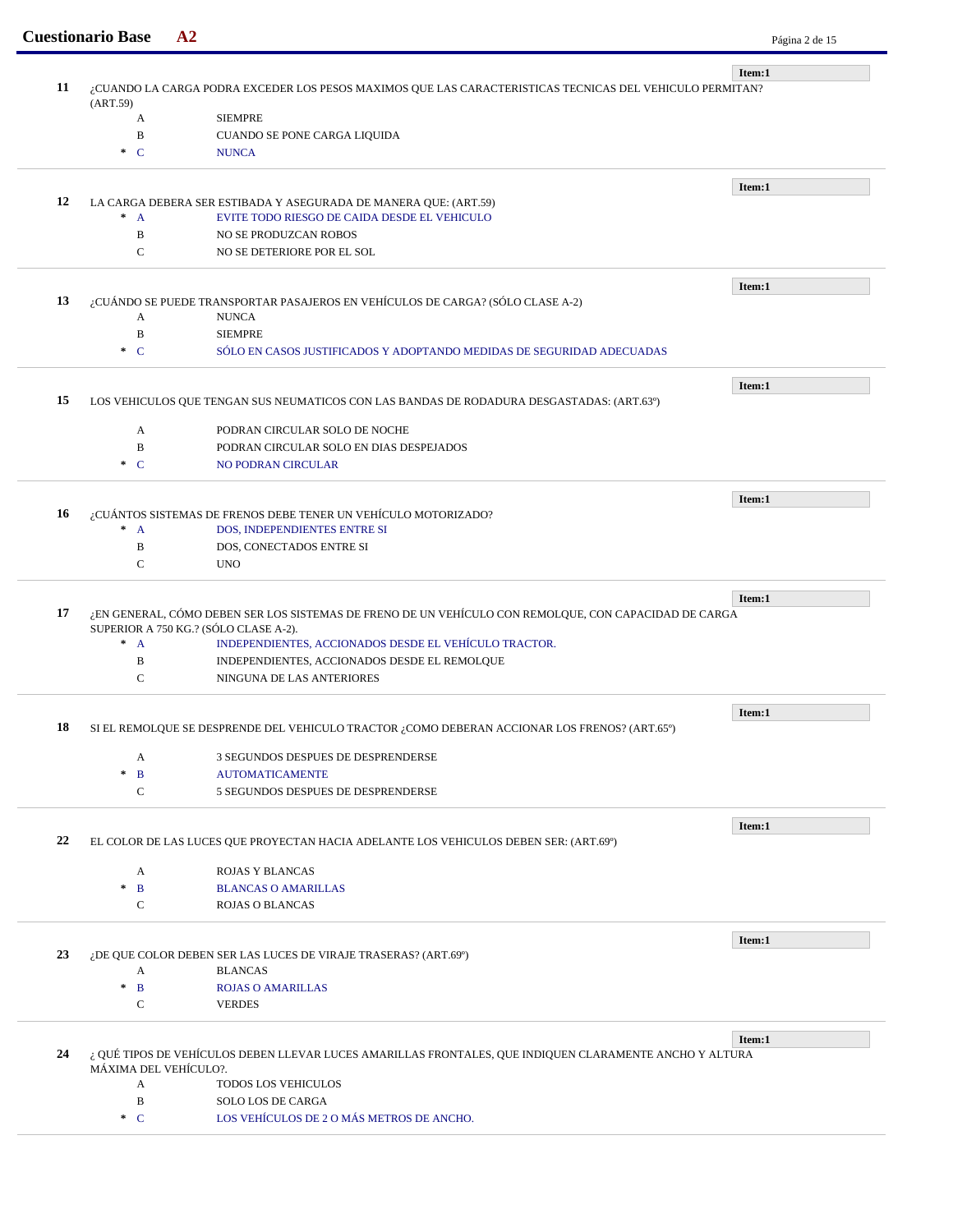|    | <b>Cuestionario Base</b> | A2                                                                                                          | Página 3 de 15 |
|----|--------------------------|-------------------------------------------------------------------------------------------------------------|----------------|
|    |                          |                                                                                                             | Item:1         |
| 25 |                          | ¿QUE FOCOS O LUCES SE PROHIBEN? (ART.71°)                                                                   |                |
|    | А<br>$\, {\bf B}$        | <b>LOS NEBLINEROS</b>                                                                                       |                |
|    | $\cdot$ C                | <b>LOS BUSCA-CAMINOS</b><br>TODOS LOS QUE INDUZCAN A ERROR EN LA CONDUCCION                                 |                |
|    |                          |                                                                                                             |                |
|    |                          |                                                                                                             | Item:1         |
| 26 |                          | ¿QUE LUCES DEBE LLEVAR EL VEHICULO EN LAS VIAS PUBLICAS URBANAS? (ART.73º)                                  |                |
|    | A                        | <b>LUCES ALTAS</b>                                                                                          |                |
|    | $\mathbf{B}$<br>$\pm$    | <b>LUCES BAJAS</b>                                                                                          |                |
|    | $\mathsf{C}$             | <b>CUALQUIER TIPO DE LUZ</b>                                                                                |                |
|    |                          |                                                                                                             | Item:1         |
| 27 |                          | CUANDO SE CIRCULE DE NOCHE POR CAMINOS Y VÍAS RURALES CON LUCES ENCENDIDAS Y NO SE ENCUENTRE PRÓXIMO NINGÚN |                |
|    |                          | OTRO VEHÍCULO, SE UTILIZARÁN LUCES:                                                                         |                |
|    | A                        | <b>ALTAS Y BAJAS</b>                                                                                        |                |
|    | $\ast$<br>$\mathbf{B}$   | <b>ALTAS</b>                                                                                                |                |
|    | $\mathsf{C}$             | <b>BAJAS</b>                                                                                                |                |
|    |                          |                                                                                                             | Item:1         |
| 28 |                          | LOS VEHICULOS DEBERAN LLEVAR ENCENDIDAS LAS LUCES REGLAMENTARIAS DESDE: (ART.72º)                           |                |
|    |                          |                                                                                                             |                |
|    | A                        | 1/2 HORA ANTES DE LA PUESTA DEL SOL, HASTA 1/2 HORA ANTES DE SU SALIDA                                      |                |
|    | $\mathbf{B}$<br>$\ast$   | 1/2 HORA DESPUES DE LA PUESTA DEL SOL, HASTA 1/2 HORA ANTES DE SU SALIDA                                    |                |
|    | $\mathbf C$              | NINGUNA DE LAS ANTERIORES                                                                                   |                |
|    |                          |                                                                                                             | Item:1         |
| 29 |                          | ¿QUE TIPOS DE LUCES NO SE DEBEN USAR CUANDO EL VEHICULO SE ENCUENTRE EN MOVIMIENTO? (ART.73º)               |                |
|    |                          |                                                                                                             |                |
|    | $* A$                    | DE ESTACIONAMIENTO                                                                                          |                |
|    | B                        | <b>DE FRENO</b>                                                                                             |                |
|    | $\mathsf{C}$             | DE VIRAJE                                                                                                   |                |
|    |                          |                                                                                                             | Item:1         |
| 30 |                          | EL SONIDO QUE EMITA EL APARATO SONORO DEL VEHICULO DEBERA SER: (ART.76°)                                    |                |
|    | A                        | MONOCORDE Y DE ALTA INTENSIDAD                                                                              |                |
|    | $\pm$<br>$\mathbf{B}$    | MONOCORDE Y DE INTENSIDAD MODERADA                                                                          |                |
|    | $\mathbf C$              | MONOCORDE Y DE BAJA INTENSIDAD                                                                              |                |
|    |                          |                                                                                                             |                |
| 31 |                          | ¿CUANDO SE PUEDE HACER USO DEL APARATO SONORO EN ZONA RURAL? (ART.78°)                                      | Item:1         |
|    | $\overline{A}$<br>$\ast$ | SOLO EN CASO NECESARIO                                                                                      |                |
|    | $\, {\bf B}$             | AL LLEGAR A UNA CURVA                                                                                       |                |
|    | $\mathsf{C}$             | AL ENTRAR A UN TUNEL                                                                                        |                |
|    |                          |                                                                                                             |                |
| 32 |                          | ¿EN QUE PARTE DEL TUNEL SE PUEDE HACER USO DEL APARATO SONORO? (ART.78º)                                    | Item:1         |
|    | A                        | A LA ENTRADA                                                                                                |                |
|    | $\, {\bf B}$             | A LA SALIDA                                                                                                 |                |
|    | $\cdot$ C                | <b>EN NINGUNA PARTE</b>                                                                                     |                |
|    |                          |                                                                                                             |                |
|    |                          |                                                                                                             | Item:1         |
|    |                          | LAS CARACTERISTICAS QUE DEBEN CUMPLIR LOS VIDRIOS DE SEGURIDAD EN UN VEHICULO SON: (ART.79°)                |                |
| 33 |                          |                                                                                                             |                |
|    | A                        | PERMITIR RELATIVA VISIBILIDAD DESDE EL INTERIOR                                                             |                |
|    | B                        | PERMITIR PERFECTA VISIBILIDAD DESDE EL EXTERIOR                                                             |                |
|    | $\ast$ C                 | PERMITIR PERFECTA VISIBILIDAD DESDE Y HACIA EL INTERIOR DEL VEHICULO                                        |                |
|    |                          |                                                                                                             |                |
| 34 |                          |                                                                                                             | Item:1         |
|    | $^*$ A                   | ¿EN QUE CONDICIONES DEBE ESTAR LA RUEDA DE REPUESTO? (ART.79º)<br><b>EN BUEN ESTADO</b>                     |                |
|    | B                        | REDIBUJADA                                                                                                  |                |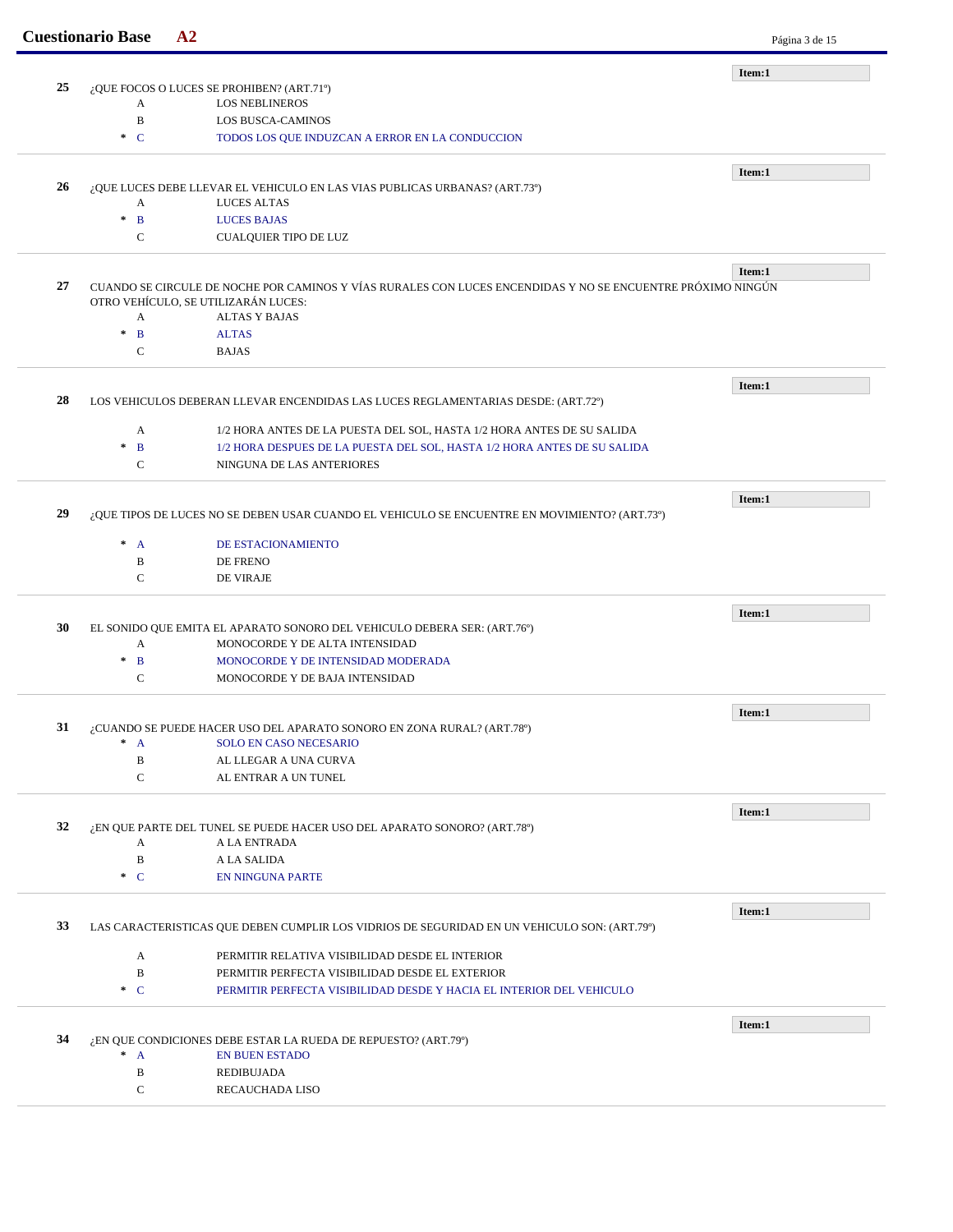|    | <b>Cuestionario Base</b>                     | A2                                                                                                                                       | Página 4 de 15 |
|----|----------------------------------------------|------------------------------------------------------------------------------------------------------------------------------------------|----------------|
|    |                                              |                                                                                                                                          | Item:1         |
| 35 | SEGURIDAD?                                   | EN UN AUTOMÓVIL DE POCO MÁS DE 5 AÑOS DE ANTIGÜEDAD, ¿PARA QUIÉN O QUIÉNES ES OBLIGATORIO USAR CINTURÓN DE                               |                |
|    | A                                            | SÓLO PARA LOS OCUPANTES DE LOS ASIENTOS TRASEROS DE LOS AUTOMÓVILES.                                                                     |                |
|    | $\star$<br>$\mathbf{B}$                      | PARA EL CONDUCTOR Y TODOS LOS OCUPANTES DEL VEHÍCULO.                                                                                    |                |
|    | C                                            | NINGUNA DE LAS ANTERIORES.                                                                                                               |                |
|    |                                              |                                                                                                                                          | Item:1         |
| 36 |                                              | DE LOS SIGUIENTES ELEMENTOS, ¿CUÁLES DEBEN PORTARSE EN LOS VEHÍCULOS DE LOCOMOCIÓN COLECTIVA Y DE CARGA?                                 |                |
|    | A                                            | SÓLO BOTIQUÍN Y 2 CUÑAS DE SEGURIDAD.                                                                                                    |                |
|    | $\frac{1}{2}$<br>$\mathbf{B}$<br>$\mathbf C$ | BOTIQUÍN, 2 CUÑAS DE SEGURIDAD, TRIÁNGULO REFLECTANTE Y EXTINTOR(ES) DE INCENDIO.<br>SÓLO BOTIQUÍN, 2 CUÑAS DE SEGURIDAD Y EXTINTOR(ES). |                |
|    |                                              |                                                                                                                                          |                |
|    |                                              |                                                                                                                                          | Item:1         |
| 37 |                                              | ¿EN QUE CONDICIONES DEBERAN CIRCULAR LOS VEHICULOS CON MOTORES DE COMBUSTION INTERNA? (ART.81º)                                          |                |
|    | A                                            | CON NEUMATICOS REDIBUJADOS                                                                                                               |                |
|    | B                                            | CON VIDRIOS POLARIZADOS                                                                                                                  |                |
|    | $\cdot$ C                                    | CON SILENCIADOR EFICIENTE Y SIN ESCAPE LIBRE                                                                                             |                |
|    |                                              |                                                                                                                                          |                |
| 38 |                                              | LOS CAMIONES EN GENERAL, CON MOTOR DE POTENCIA SUPERIOR A 360 HP-SAE, DEBEN ESTAR DOTADOS DE TACÓGRAFO U OTRO                            | Item:1         |
|    |                                              | DISPOSITIVO ELECTRÓNICO QUE REGISTRE EN EL TIEMPO, COMO MÍNIMO, LA VELOCIDAD Y DISTANCIA RECORRIDA. ¿CUÁNTO                              |                |
|    | $\mathbf{A}$                                 | TIEMPO DEBEN MANTENERSE LOS REGISTROS DE ESTOS DISPOSITIVOS A DISPOSICIÓN DE LA AUTORIDAD? (SÓLO CLASE A-2)<br>30 DÍAS                   |                |
|    | B                                            | 60 DÍAS                                                                                                                                  |                |
|    | $\ast$ C                                     | 90 DÍAS                                                                                                                                  |                |
|    |                                              |                                                                                                                                          |                |
|    |                                              |                                                                                                                                          | Item:1         |
| 42 | EL TACOGRAFO REGISTRA:<br>A                  | SOLO LA VELOCIDAD DE UN VEHICULO                                                                                                         |                |
|    | $\, {\bf B}$                                 | SOLO LA DISTANCIA RECORRIDA POR UN VEHICULO                                                                                              |                |
|    | $\pm$<br>$\mathbf C$                         | LA VELOCIDAD Y LA DISTANCIA RECORRIDA POR UN VEHICULO, ADEMAS DEL TIEMPO DE MARCHA Y                                                     |                |
|    |                                              | DETENCION.                                                                                                                               |                |
|    |                                              |                                                                                                                                          | Item:1         |
| 45 |                                              | LA LUZ VERDE DEL SEMAFORO INDICA: (ART.110°)                                                                                             |                |
|    | A                                            | <b>PREVENCION</b>                                                                                                                        |                |
|    | B<br>$\mathbf C$<br>$\mathcal{R}$            | <b>PRECAUCION</b><br><b>PASO</b>                                                                                                         |                |
|    |                                              |                                                                                                                                          |                |
|    |                                              |                                                                                                                                          | Item:1         |
| 46 |                                              | LA LUZ AMARILLA DEL SEMAFORO INDICA: (ART.110°)                                                                                          |                |
|    | $^*$ A<br>B                                  | <b>PREVENCION</b><br><b>PASO</b>                                                                                                         |                |
|    | C                                            | <b>DETENERSE</b>                                                                                                                         |                |
|    |                                              |                                                                                                                                          |                |
|    |                                              |                                                                                                                                          | Item:1         |
| 47 | $^*$ A                                       | ¿QUE INDICA LA LUZ ROJA DEL SEMAFORO? (ART.110°)<br><b>DETENCION</b>                                                                     |                |
|    | B                                            | <b>PRECAUCION</b>                                                                                                                        |                |
|    |                                              | <b>PASO</b>                                                                                                                              |                |
|    | C                                            |                                                                                                                                          |                |
|    |                                              |                                                                                                                                          |                |
|    |                                              |                                                                                                                                          | Item:1         |
|    | FRENTE?                                      | ¿QUÉ CONDICIONES DEBE TENER EL CRUCE PARA QUE EL VEHÍCULO CONTINÚE SU MARCHA, NO OBSTANTE TENGA LUZ VERDE AL                             |                |
|    | A                                            | DEBE EXISTIR PREVIAMENTE LUZ AMARILLA                                                                                                    |                |
|    | $\pm$<br>B                                   | DEBE EXISTIR ESPACIO SUFICIENTE PARA NO BLOQUEAR EL CRUCE.                                                                               |                |
| 48 | C                                            | NO TENER EL PASO DE CEBRA DEMARCADO                                                                                                      |                |
|    |                                              |                                                                                                                                          | Item:1         |
| 49 |                                              | LOS VEHICULOS QUE ENFRENTEN UN SEMAFORO CON LUZ ROJA Y FLECHA VERDE, PODRAN: (ART.110°)                                                  |                |
|    |                                              |                                                                                                                                          |                |
|    | $^*$ A                                       | ENTRAR CUIDADOSAMENTE AL CRUCE SOLO PARA SEGUIR EN LA DIRECCION INDICADA EN LA FLECHA<br><b>VERDE</b>                                    |                |
|    | B                                            | ENTRAR CUIDADOSAMENTE AL CRUCE PARA CONTINUAR DIRECTO                                                                                    |                |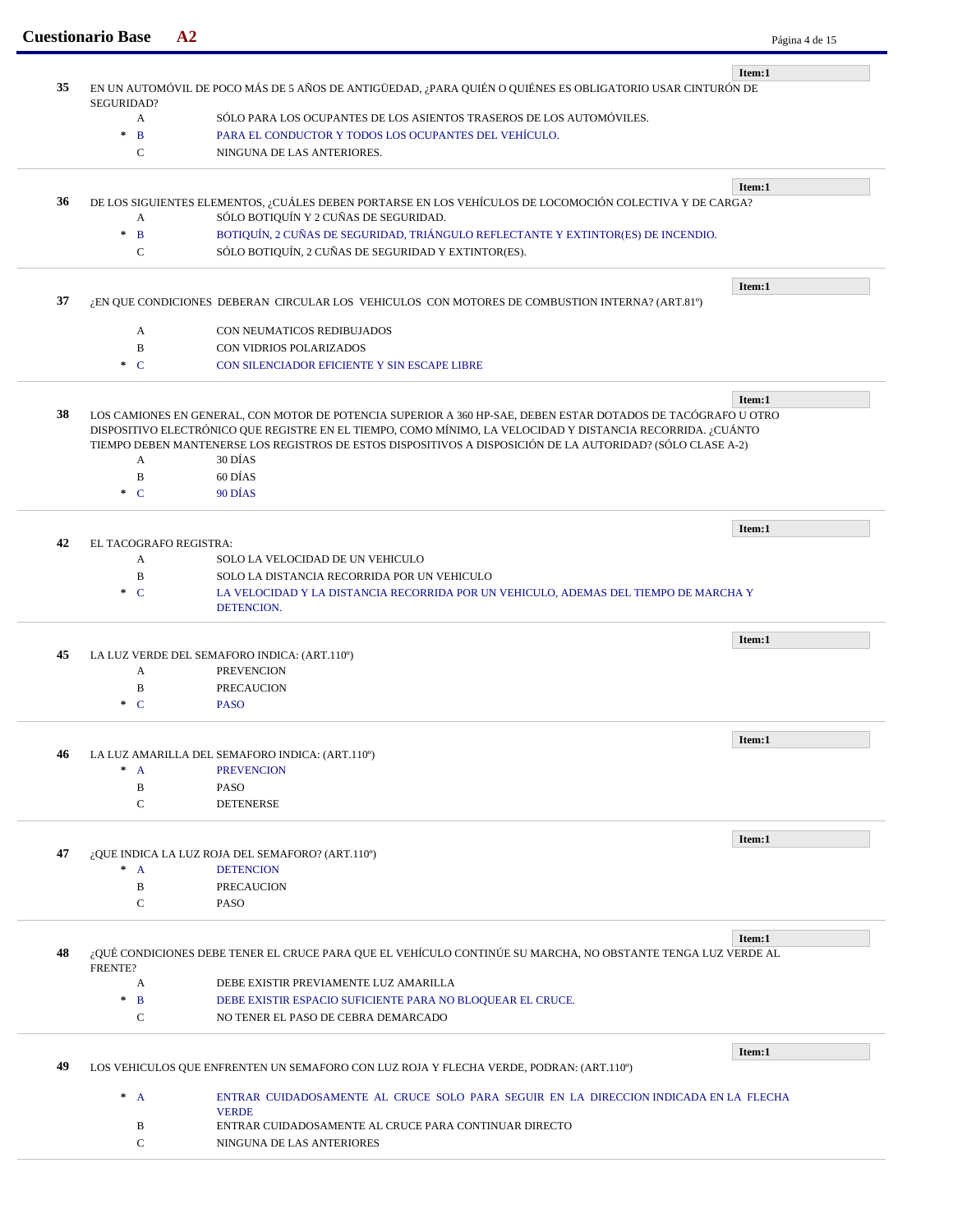| 50 |                                              | LA LUZ ROJA INTERMITENTE DEL SEMAFORO INDICA: (ART.110°)                                                   | Item:1 |
|----|----------------------------------------------|------------------------------------------------------------------------------------------------------------|--------|
|    | A                                            | <b>PRECAUCION</b>                                                                                          |        |
|    | $\, {\bf B}$                                 | <b>PREVENCION</b>                                                                                          |        |
|    | $\ast$ C                                     | <b>CEDA EL PASO.</b>                                                                                       |        |
|    |                                              |                                                                                                            |        |
|    |                                              |                                                                                                            | Item:1 |
| 51 |                                              | LA LUZ AMARILLA INTERMITENTE DEL SEMAFORO INDICA: (ART.110°)                                               |        |
|    | A                                            | PARE                                                                                                       |        |
|    | $\mathbf{B}$<br>$\ast$                       | <b>PRECAUCION</b>                                                                                          |        |
|    | C                                            | CEDA EL PASO                                                                                               |        |
|    |                                              |                                                                                                            | Item:1 |
| 52 |                                              | ¿CUANDO LOS CONDUCTORES DEBEN MANTENERSE ATENTOS A LAS CONDICIONES DEL TRANSITO DEL MOMENTO?               |        |
|    | (ART.114 <sup>0</sup> )                      |                                                                                                            |        |
|    | $^*$ A                                       | <b>SIEMPRE</b>                                                                                             |        |
|    | B                                            | SOLO EN DIAS DE LLUVIA Y NIEBLA                                                                            |        |
|    | $\mathsf{C}$                                 | <b>SOLO EN LA NOCHE</b>                                                                                    |        |
|    |                                              |                                                                                                            | Item:1 |
| 53 |                                              | UNA PERSONA PUEDE MANEJAR UN VEHICULO MOTORIZADO BAJO LA INFLUENCIA DEL ALCOHOL: (ART.115º)                |        |
|    |                                              |                                                                                                            |        |
|    | $* A$                                        | <b>NUNCA</b>                                                                                               |        |
|    | B                                            | <b>SOLO DE DIA</b>                                                                                         |        |
|    | C                                            | <b>SIN ESTAR EBRIO</b>                                                                                     |        |
|    |                                              |                                                                                                            | Item:1 |
| 54 |                                              | EN CONDICIONES NORMALES UN VEHICULO PODRA SER CONDUCIDO MARCHA ATRAS SOLO: (ART.119º)                      |        |
|    | A                                            | 50 METROS                                                                                                  |        |
|    | B                                            | <b>30 METROS</b>                                                                                           |        |
|    | $\mathbf C$<br>$\mathcal{H}$                 | PARA MANTENER LA LIBRE CIRCULACION O PARA INCORPORARSE A ELLA O ESTACIONAR UN VEHICULO                     |        |
|    |                                              |                                                                                                            |        |
|    |                                              |                                                                                                            | Item:1 |
| 55 |                                              | LOS VEHICULOS DEBERAN CIRCULAR POR LA MITAD DERECHA DE LA CALZADA SALVO EN EL SIGUIENTE CASO, ENTRE OTROS: |        |
|    | $(ART.120^{\circ})$                          |                                                                                                            |        |
|    | A                                            | EN CIRCULACION RURAL, CUANDO LA VELOCIDAD SEA MENOR A 45 KM/HR                                             |        |
|    | B                                            | EN CIRCULACION URBANA, CUANDO LA VELOCIDAD SEA MENOR A 45 KM/HR                                            |        |
|    | $\pm$<br>$\mathbf C$                         | EN LA CIRCULACION URBANA, CUANDO LA CALZADA ESTA EXCLUSIVAMENTE SEÑALIZADA PARA EL                         |        |
|    |                                              |                                                                                                            |        |
|    |                                              | TRANSITO EN UN SOLO SENTIDO                                                                                |        |
|    |                                              |                                                                                                            | Item:1 |
| 56 |                                              | LOS VEHÍCULOS QUE CIRCULAN A UNA VELOCIDAD INFERIOR A LA MÁXIMA PERMITIDA DEBEN CIRCULAR:                  |        |
|    | $* A$                                        | POR LA DERECHA DE LA CALZADA                                                                               |        |
|    | $\, {\bf B}$                                 | POR LA BERMA                                                                                               |        |
|    | $\mathbf C$                                  | POR EL CENTRO DE LA CALZADA                                                                                |        |
|    |                                              |                                                                                                            | Item:1 |
| 57 |                                              | EN VIAS DE DOBLE TRANSITO, LOS VEHICULOS QUE CIRCULEN EN SENTIDO OPUESTO, AL CRUZARSE: (ART.123º)          |        |
|    |                                              |                                                                                                            |        |
|    | A                                            | DEBERAN ENCENDER LAS LUCES BAJAS                                                                           |        |
|    | $\, {\bf B}$                                 | DEBERAN SEÑALIZAR CON LOS BRAZOS                                                                           |        |
|    | $C^*$                                        | NO PASARAN SOBRE EL EJE DE LA CALZADA, DEMARCADO O IMAGINARIO                                              |        |
|    |                                              |                                                                                                            |        |
| 58 |                                              | EL ADELANTAMIENTO SE DEBERA HACER POR: (ART.124º)                                                          | Item:1 |
|    | $* A$                                        | <b>LA IZQUIERDA</b>                                                                                        |        |
|    | $\, {\bf B}$                                 | LA DERECHA                                                                                                 |        |
|    | C                                            | <b>CUALQUIER PISTA</b>                                                                                     |        |
|    |                                              |                                                                                                            |        |
| 59 |                                              | EL CONDUCTOR DE UN VEHICULO PUEDE SOBREPASAR A OTRO POR LA DERECHA, CUANDO: (ART.125º)                     | Item:1 |
|    |                                              |                                                                                                            |        |
|    | A                                            | EL VEHICULO DE ADELANTE VA A VIRAR A LA DERECHA                                                            |        |
|    | $\frac{1}{2}$<br>$\mathbf{B}$<br>$\mathbf C$ | EL VEHICULO DE ADELANTE VA A VIRAR A LA IZQUIERDA<br><b>NUNCA</b>                                          |        |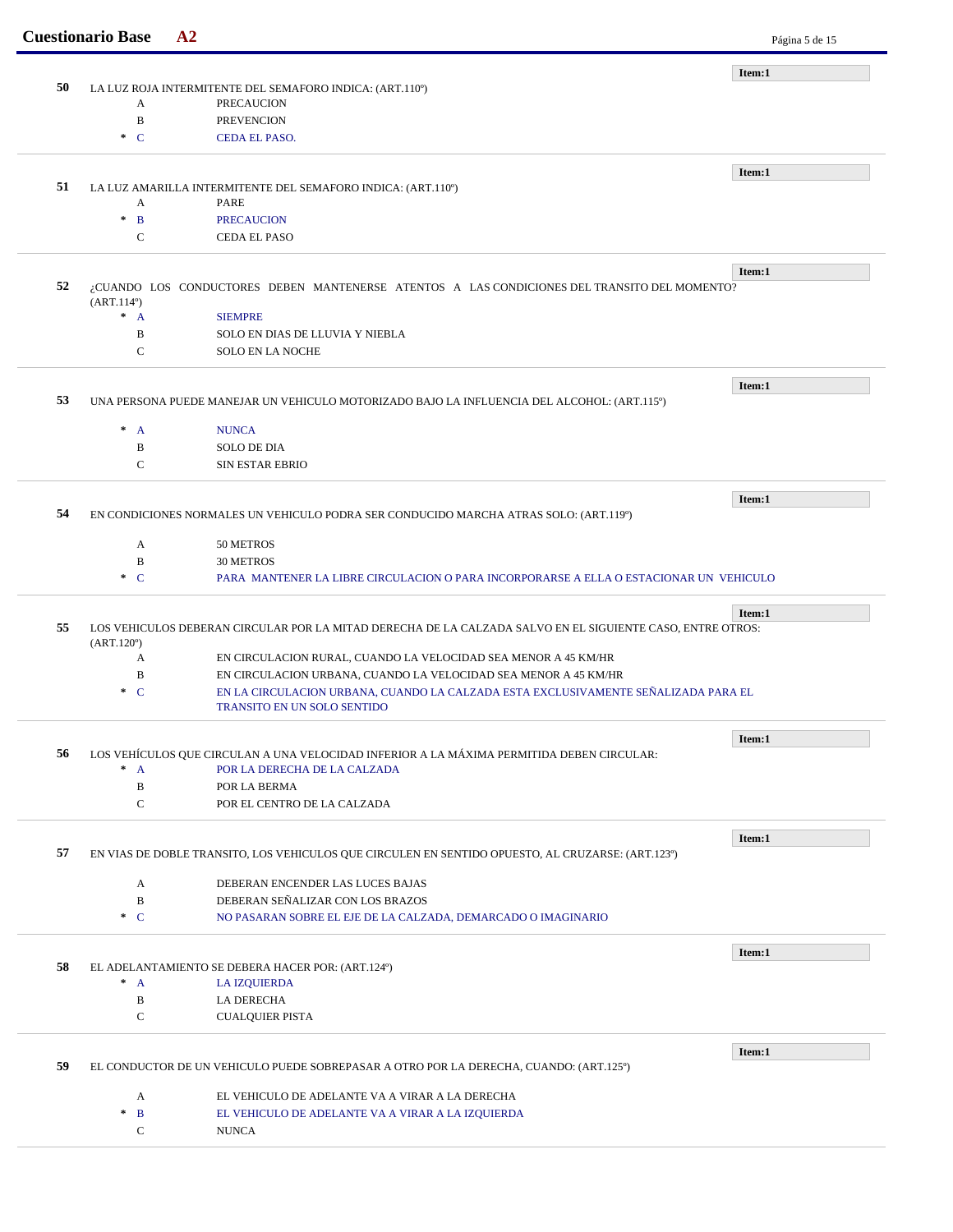|    | <b>Cuestionario Base</b>                                                                                                 | A2                                                                                                           | Página 6 de 15 |  |  |
|----|--------------------------------------------------------------------------------------------------------------------------|--------------------------------------------------------------------------------------------------------------|----------------|--|--|
|    |                                                                                                                          |                                                                                                              | Item:1         |  |  |
| 60 | A                                                                                                                        | NO SE PODRA ADELANTAR EN EL SIGUIENTE CASO: (ART.126°)                                                       |                |  |  |
|    | $\, {\bf B}$                                                                                                             | AL APROXIMARSE A UN CAMION<br>CUANDO EXISTE EJE DISCONTINUO                                                  |                |  |  |
|    | $\ast$ C                                                                                                                 | AL APROXIMARSE A LA CIMA DE UNA CUESTA                                                                       |                |  |  |
|    |                                                                                                                          |                                                                                                              |                |  |  |
|    |                                                                                                                          |                                                                                                              | Item:1         |  |  |
| 61 |                                                                                                                          | ¿CON QUE DISTANCIA DE ANTELACION SE DEBERA HACER LA SEÑAL PARA EFECTUAR UN CAMBIO DE PISTA? (ART.129°)       |                |  |  |
|    | $\ast$<br>$\overline{A}$<br>B                                                                                            | <b>30 METROS MINIMO</b><br><b>20 METROS MINIMO</b>                                                           |                |  |  |
|    | C                                                                                                                        | <b>10 METROS MINIMO</b>                                                                                      |                |  |  |
|    |                                                                                                                          |                                                                                                              |                |  |  |
|    |                                                                                                                          |                                                                                                              | Item:1         |  |  |
| 62 |                                                                                                                          | ¿CUAL ES LA DISTANCIA QUE DEBE MANTENER UN CONDUCTOR CON RESPECTO AL VEHICULO DE ADELANTE? (ART.130°)        |                |  |  |
|    | A                                                                                                                        | 30 METROS                                                                                                    |                |  |  |
|    | B                                                                                                                        | 100 METROS                                                                                                   |                |  |  |
|    | $\ast$ C                                                                                                                 | UNA DISTANCIA RAZONABLE Y PRUDENTE                                                                           |                |  |  |
|    |                                                                                                                          |                                                                                                              |                |  |  |
| 63 |                                                                                                                          | CUANDO LOS VEHÍCULOS CIRCULAN EN CARAVANA O CONVOY, LA DISTANCIA ENTRE LOS VEHÍCULOS SERÁ:                   | Item:1         |  |  |
|    | A                                                                                                                        | <b>ENTRE 1 A 4 METROS</b>                                                                                    |                |  |  |
|    | $\pm$<br>$\mathbf{B}$                                                                                                    | LO SUFICIENTE PARA QUE CUALQUIER VEHICULO QUE LOS ADELANTE PUEDA OCUPAR LA VIA SIN PELIGRO                   |                |  |  |
|    | C                                                                                                                        | NINGUNA, NO SE PUEDE CIRCULAR EN CARAVANA O CONVOY                                                           |                |  |  |
|    |                                                                                                                          |                                                                                                              |                |  |  |
| 67 |                                                                                                                          | ¿QUÉ VEHÍCULO DEBERÁ RESPETAR EL DERECHO PREFERENTE DE PASO DE LOS DEMÁS VEHÍCULOS?                          | Item:1         |  |  |
|    | A                                                                                                                        | EL MÁS PEQUEÑO.                                                                                              |                |  |  |
|    | B                                                                                                                        | EL QUE VA A CONTINUAR DIRECTO.                                                                               |                |  |  |
|    | $\ast$ C                                                                                                                 | EL QUE VA A VIRAR.                                                                                           |                |  |  |
|    |                                                                                                                          |                                                                                                              |                |  |  |
| 68 |                                                                                                                          | ¿QUE DEBERA HACER UN CONDUCTOR AL INICIAR UN VIRAJE A LA DERECHA? (ART.139º)                                 | Item:1         |  |  |
|    | A                                                                                                                        | ACERCARSE LO MAS A LA IZQUIERDA POSIBLE                                                                      |                |  |  |
|    | B                                                                                                                        | HACERLO DESDE LA PISTA CENTRAL                                                                               |                |  |  |
|    | $C^*$                                                                                                                    | ACERCARSE LO MAS A LA DERECHA POSIBLE                                                                        |                |  |  |
|    |                                                                                                                          |                                                                                                              |                |  |  |
| 69 | Item:1<br>¿QUE DEBERA HACER UN CONDUCTOR AL INICIAR UN VIRAJE A LA IZQUIERDA DESDE UNA VIA DE DOBLE TRANSITO? (ART.139º) |                                                                                                              |                |  |  |
|    |                                                                                                                          |                                                                                                              |                |  |  |
|    | A                                                                                                                        | APROXIMARSE AL COSTADO DERECHO DEL EJE O DE LA LINEA CENTRAL DE LA VIA POR DONDE TRANSITA                    |                |  |  |
|    | B                                                                                                                        | UBICARSE EN EL LADO IZQUIERDO DEL EJE DE LA CALZADA                                                          |                |  |  |
|    | C                                                                                                                        | ACERCARSE LO MAS POSIBLE A LA DERECHA                                                                        |                |  |  |
|    |                                                                                                                          |                                                                                                              | Item:1         |  |  |
| 70 |                                                                                                                          | SE PROHIBE EFECTUAR VIRAJE EN "U" EN EL SIGUIENTE CASO: (ART.141º)                                           |                |  |  |
|    | A                                                                                                                        | A MITAD DE CUADRA                                                                                            |                |  |  |
|    | $\, {\bf B}$                                                                                                             | A 300 MTS. DE UNA CURVA                                                                                      |                |  |  |
|    | $\cdot C$                                                                                                                | <b>EN LOS PASOS DE PEATONES</b>                                                                              |                |  |  |
|    |                                                                                                                          |                                                                                                              | Item:1         |  |  |
| 71 |                                                                                                                          | PARA SEÑALIZAR CON EL BRAZO EL VIRAJE A LA IZQUIERDA, SE COLOCA EL BRAZO: (ART.142º)                         |                |  |  |
|    | $^*$ A                                                                                                                   | EXTENDIDO HORIZONTALMENTE                                                                                    |                |  |  |
|    | B                                                                                                                        | EN ANGULO RECTO HACIA ARRIBA                                                                                 |                |  |  |
|    | C                                                                                                                        | <b>HACIA ABAJO</b>                                                                                           |                |  |  |
|    |                                                                                                                          |                                                                                                              |                |  |  |
| 72 |                                                                                                                          | PARA SEÑALIZAR CON EL BRAZO LA DISMINUCION DE VELOCIDAD O DETENCION DEL VEHICULO SE DEBERA PONER: (ART.142º) | Item:1         |  |  |
|    |                                                                                                                          |                                                                                                              |                |  |  |
|    | A                                                                                                                        | EL BRAZO EXTENDIDO HORIZONTALMENTE                                                                           |                |  |  |
|    | B                                                                                                                        | EL BRAZO EN ANGULO RECTO HACIA ARRIBA                                                                        |                |  |  |
|    | $\ast$ C                                                                                                                 | EL BRAZO EXTENDIDO HACIA ABAJO                                                                               |                |  |  |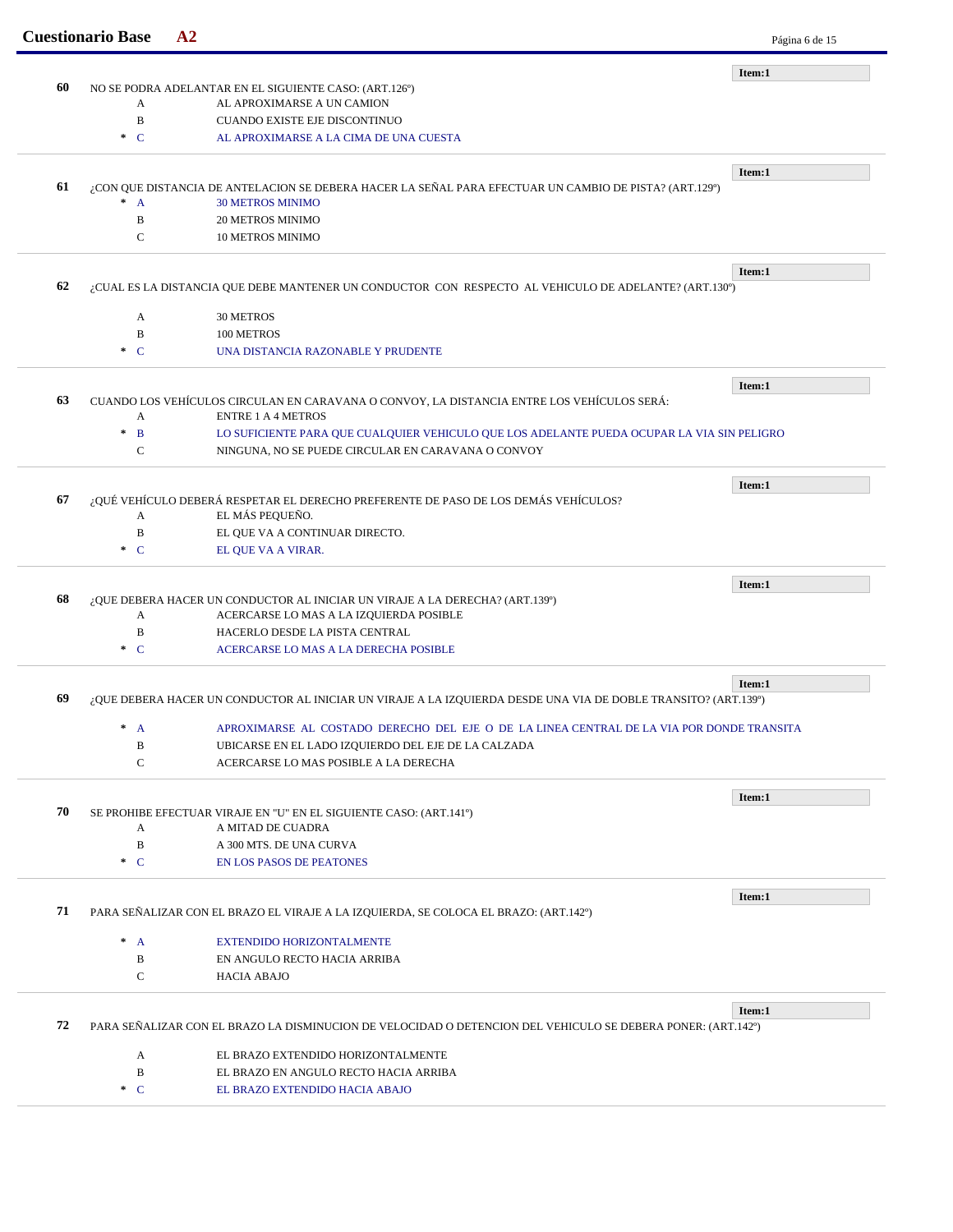|    | <b>Cuestionario Base</b>                                                                      | A <sub>2</sub>                                                                                                             | Página 7 de 15 |  |
|----|-----------------------------------------------------------------------------------------------|----------------------------------------------------------------------------------------------------------------------------|----------------|--|
|    |                                                                                               |                                                                                                                            | Item:1         |  |
| 73 | EN UN CRUCE NO REGULADO, ¿QUE VEHICULO DEBERA CEDER EL DERECHO PREFERENTE DE PASO? (ART.143º) |                                                                                                                            |                |  |
|    |                                                                                               |                                                                                                                            |                |  |
|    | A                                                                                             | EL QUE LLEGA PRIMERO AL CRUCE                                                                                              |                |  |
|    | B                                                                                             | EL DE LA DERECHA CON RESPECTO AL QUE SE ACERCA POR LA IZQUIERDA                                                            |                |  |
|    | $\ast$ C                                                                                      | EL DE LA IZQUIERDA CON RESPECTO AL QUE SE ACERQUE POR LA DERECHA                                                           |                |  |
| 74 |                                                                                               | EL DERECHO PREFERENTE DE PASO DEL VEHÍCULO QUE SE APROXIMA POR LA DERECHA RESPECTO DEL QUE LO HACE POR LA                  | Item:1         |  |
|    |                                                                                               | IZQUIERDA NO REGIRÁ EN EL SIGUIENTE CASO:                                                                                  |                |  |
|    | $^*$ A                                                                                        | <b>EN ROTONDAS.</b>                                                                                                        |                |  |
|    | $\, {\bf B}$                                                                                  | EN LAS VÍAS DE DOBLE TRÁNSITO.                                                                                             |                |  |
|    | $\mathbf C$                                                                                   | EN LOS CRUCES NO REGULADOS.                                                                                                |                |  |
|    |                                                                                               |                                                                                                                            | Item:1         |  |
| 75 |                                                                                               | UN CONDUCTOR, AL ENFRENTAR UN SIGNO "PARE", DEBERA: (ART.144º)                                                             |                |  |
|    | A<br>$\mathbf{B}$<br>$\pm$                                                                    | PROSEGUIR SU MARCHA                                                                                                        |                |  |
|    |                                                                                               | DETENERSE Y PERMITIR EL PASO DE LOS VEHICULOS QUE CIRCULAN POR LA OTRA VIA                                                 |                |  |
|    | C                                                                                             | <b>ENCENDER LUCES ALTAS</b>                                                                                                |                |  |
| 76 |                                                                                               | UN CONDUCTOR, AL ENFRENTAR UN SIGNO "CEDA EL PASO", DEBERA: (ART.144º)                                                     | Item:1         |  |
|    | A                                                                                             | DETENERSE SIEMPRE                                                                                                          |                |  |
|    | B                                                                                             | SEGUIR A LA MISMA VELOCIDAD                                                                                                |                |  |
|    | $\ast$ C                                                                                      | REDUCIR LA VELOCIDAD Y DETENERSE SI FUESE NECESARIO                                                                        |                |  |
|    |                                                                                               |                                                                                                                            |                |  |
|    |                                                                                               |                                                                                                                            | Item:1         |  |
| 77 | DE PASO: (ART.145°)                                                                           | UN VEHICULO QUE SE INCORPORE A LA CIRCULACION DESDE UN GARAGE PARTICULAR, CARECE DEL DERECHO PREFERENTE                    |                |  |
|    | A                                                                                             | CUANDO EL VEHICULO ES UN CAMION                                                                                            |                |  |
|    | $\mathbf{B}$<br>$\ast$                                                                        | <b>SIEMPRE</b>                                                                                                             |                |  |
|    | C                                                                                             | NINGUNA DE LAS ANTERIORES                                                                                                  |                |  |
|    |                                                                                               |                                                                                                                            |                |  |
| 78 |                                                                                               | CUANDO SE APROXIMA UN VEHICULO DE EMERGENCIA EN EL MISMO SENTIDO, EL CONDUCTOR DEBERA: (ART.146°)                          | Item:1         |  |
|    |                                                                                               |                                                                                                                            |                |  |
|    | A                                                                                             | ACELERAR Y CIRCULAR DELANTE DEL VEHICULO DE EMERGENCIA                                                                     |                |  |
|    | B                                                                                             | FRENAR BRUSCAMENTE                                                                                                         |                |  |
|    | $\mathbf{C}$<br>$\pm$                                                                         | CONDUCIR EL VEHICULO LO MAS A LA IZQUIERDA O A LA DERECHA POSIBLE, CON EL OBJETO DE DESPEJAR                               |                |  |
|    |                                                                                               | <b>LA VIA</b>                                                                                                              |                |  |
|    |                                                                                               |                                                                                                                            | Item:1         |  |
| 79 |                                                                                               | DEBE CONSIDERARSE COMO VELOCIDAD RAZONABLE Y PRUDENTE LA QUE CONTEMPLE: (ART.148°)                                         |                |  |
|    | A                                                                                             | LA TEMPERATURA AMBIENTE                                                                                                    |                |  |
|    | $\, {\bf B}$                                                                                  | SOLO EL ESTADO DEL CAMINO                                                                                                  |                |  |
|    | $\ast$ C                                                                                      | <b>LOS RIESGOS Y PELIGROS PRESENTES Y POSIBLES</b>                                                                         |                |  |
|    |                                                                                               |                                                                                                                            |                |  |
|    |                                                                                               |                                                                                                                            | Item:1         |  |
| 81 |                                                                                               | VELOCIDAD RAZONABLE Y PRUDENTE SIGNIFICA: (ART.148°)                                                                       |                |  |
|    | A<br>$\ast$                                                                                   | <b>10 KM/HR</b>                                                                                                            |                |  |
|    | $\mathbf{B}$                                                                                  | UNA VELOCIDAD QUE PERMITA CONTROLAR EL VEHICULO CUANDO SEA NECESARIO                                                       |                |  |
|    | $\mathbf C$                                                                                   | 30 KM/HR                                                                                                                   |                |  |
|    |                                                                                               |                                                                                                                            | Item:1         |  |
| 83 | A                                                                                             | EN EL CASO DE CAMIÓN DE MÁS DE 4.000 KG, LA VELOCIDAD MÁXIMA PERMITIDA EN UNA CARRETERA ES: (SÓLO CLASE A-2)<br>110 KM/HR. |                |  |
|    |                                                                                               |                                                                                                                            |                |  |
|    | B                                                                                             | 100 KM/HR.                                                                                                                 |                |  |
|    | $C^*$                                                                                         | 90 KM/HR.                                                                                                                  |                |  |
|    |                                                                                               |                                                                                                                            |                |  |
|    | Item:1                                                                                        |                                                                                                                            |                |  |
|    |                                                                                               | LA VELOCIDAD MAS BAJA A LA QUE SE PUEDE CIRCULAR ES: (ART.152º)                                                            |                |  |
|    | A                                                                                             | LA QUE DECIDA EL CONDUCTOR                                                                                                 |                |  |
| 84 | $\, {\bf B}$<br>$\ast$ C                                                                      | 20 KM/HR                                                                                                                   |                |  |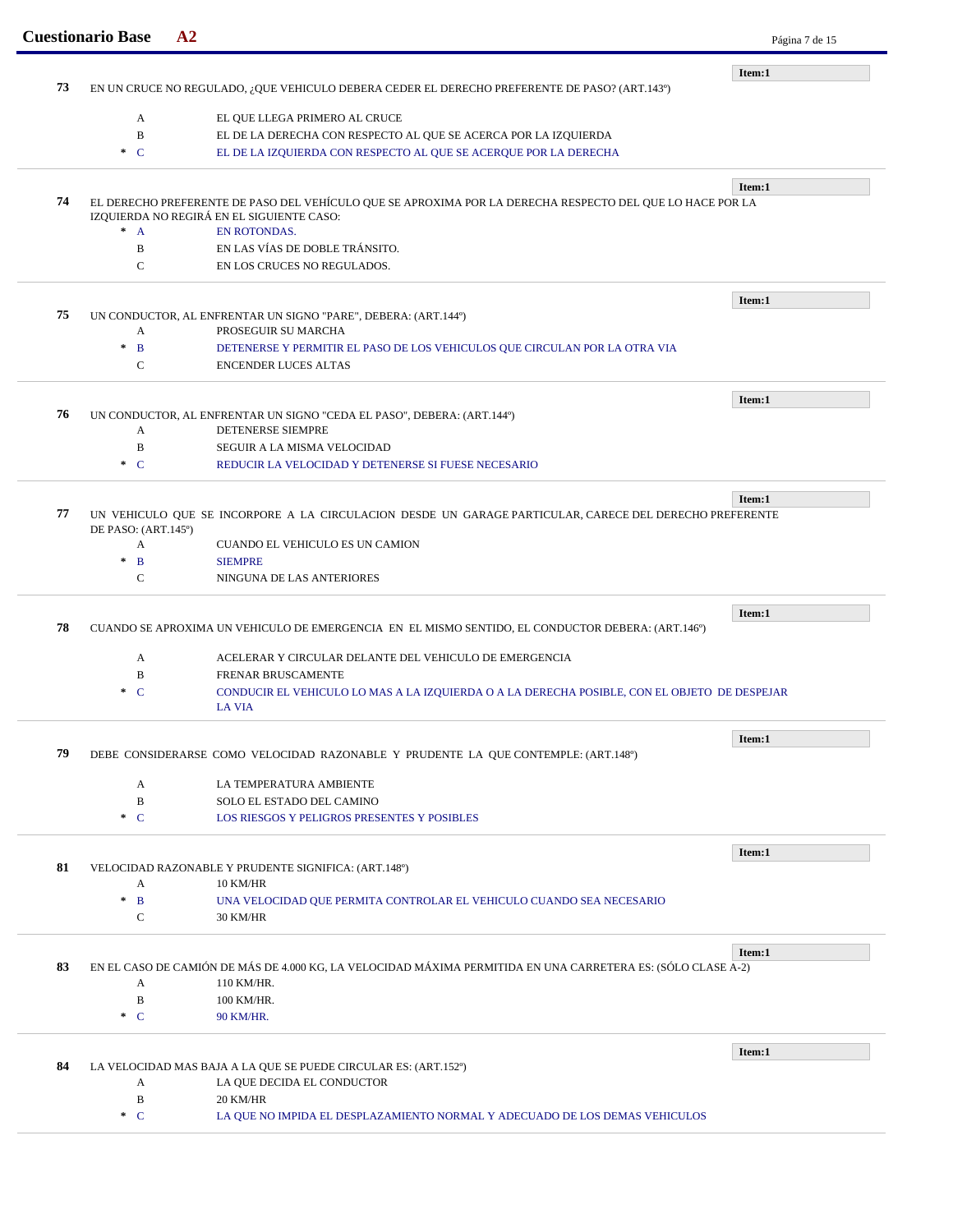|    | <b>Cuestionario Base</b>                                                        | A2                                                                                                        | Página 8 de 15 |
|----|---------------------------------------------------------------------------------|-----------------------------------------------------------------------------------------------------------|----------------|
|    |                                                                                 |                                                                                                           |                |
| 85 |                                                                                 | LA VELOCIDAD MÁXIMA PERMITIDA EN ZONAS URBANAS PARA VEHÍCULOS DE CARGA DE PESO BRUTO MAYOR A 3860 KG., DE | Item:1         |
|    |                                                                                 | TRANSPORTE ESCOLAR Y BUSES ES:                                                                            |                |
|    | A                                                                               | 70 KM/HR.                                                                                                 |                |
|    | B                                                                               | 60 KM/HR.                                                                                                 |                |
|    | $\cdot$ C                                                                       | 50 KM/HR.                                                                                                 |                |
|    |                                                                                 |                                                                                                           |                |
|    |                                                                                 |                                                                                                           | Item:1         |
| 86 |                                                                                 | LOS VEHICULOS DEBERAN ESTACIONARSE: (ART.153º)                                                            |                |
|    | $^*$ A                                                                          | A LA DERECHA DE LA CALZADA<br>AL CENTRO DE LA CALZADA                                                     |                |
|    | $\, {\bf B}$<br>$\mathbf C$                                                     |                                                                                                           |                |
|    |                                                                                 | A LA IZQUIERDA DE LA CALZADA                                                                              |                |
|    |                                                                                 |                                                                                                           | Item:1         |
| 87 |                                                                                 | SOLO PODRA ESTACIONAR AL LADO IZQUIERDO DE LA CALZADA CUANDO: (ART.153º)                                  |                |
|    | $^*$ A                                                                          | LA SEÑALIZACION LO PERMITA                                                                                |                |
|    | $\, {\bf B}$                                                                    | NO EXISTAN CARABINEROS                                                                                    |                |
|    | $\mathsf{C}$                                                                    | NINGUNA DE LAS ANTERIORES                                                                                 |                |
|    |                                                                                 |                                                                                                           |                |
|    |                                                                                 |                                                                                                           | Item:1         |
| 88 | A                                                                               | EN LA CARRETERA LOS VEHICULOS DEBERAN ESTACIONARSE: (ART.154º)<br>CON LA MITAD DERECHA SOBRE LA BERMA     |                |
|    | $\, {\bf B}$                                                                    | SOLO CON LA PARTE DE ATRAS SOBRE LA CALZADA                                                               |                |
|    | $C^*$                                                                           | CON TODA SU ESTRUCTURA SOBRE LA BERMA                                                                     |                |
|    |                                                                                 |                                                                                                           |                |
|    |                                                                                 |                                                                                                           | Item:1         |
| 89 |                                                                                 | ¿CUAL ES LA DISTANCIA MAXIMA A LA QUE DEBEN ESTACIONARSE LOS VEHICULOS DE LA CUNETA? (ART.155º)           |                |
|    |                                                                                 |                                                                                                           |                |
|    | A<br>$\, {\bf B}$                                                               | 20 CMS<br>60 CMS                                                                                          |                |
|    | $C^*$                                                                           | 30 CMS                                                                                                    |                |
|    |                                                                                 |                                                                                                           |                |
|    |                                                                                 |                                                                                                           | Item:1         |
| 90 | ¿QUE DEBERA HACER UN CONDUCTOR AL ESTACIONAR UN VEHICULO MOTORIZADO? (ART.156°) |                                                                                                           |                |
|    |                                                                                 |                                                                                                           |                |
|    | A                                                                               | DETENER EL MOTOR DEL VEHICULO                                                                             |                |
|    | $\ast$<br>$\mathbf{B}$                                                          | FRENARLO Y DETENER EL MOTOR                                                                               |                |
|    | $\mathsf{C}$                                                                    | FRENAR EL VEHICULO                                                                                        |                |
|    |                                                                                 |                                                                                                           | Item:1         |
| 91 |                                                                                 | ¿COMO SE DEBE ESTACIONAR UN VEHICULO CUANDO LA VIA ES EN SUBIDA? (ART.156°)                               |                |
|    | A                                                                               | CON LAS RUEDAS DELANTERAS HACIA LA CUNETA                                                                 |                |
|    | $\, {\bf B}$                                                                    | CON LAS RUEDAS TRASERAS HACIA LA CALZADA                                                                  |                |
|    | $\ast$ C                                                                        | CON LAS RUEDAS DELANTERAS HACIA LA CALZADA                                                                |                |
|    |                                                                                 |                                                                                                           |                |
|    |                                                                                 |                                                                                                           | Item:1         |
| 92 |                                                                                 | ¿LA DISTANCIA MINIMA ENTRE UN VEHICULO Y OTRO AL ESTACIONARSE DEBE SER? (ART.155)                         |                |
|    | A                                                                               | 50 CM                                                                                                     |                |
|    | $\mathbf{B}$<br>$\ast$                                                          | 60 CM                                                                                                     |                |
|    | C                                                                               | 30 CM                                                                                                     |                |
|    |                                                                                 |                                                                                                           |                |
|    |                                                                                 |                                                                                                           | Item:1         |
| 94 | (ART.160)                                                                       | ¿A CUANTOS METROS DE UN GRIFO PARA INCENDIO Y DE UN CUARTEL DE BOMBAS SE PUEDE ESTACIONAR UN VEHICULO?    |                |
|    | A                                                                               | A MENOS DE 6 METROS Y 5 METROS, RESPECTIVAMENTE                                                           |                |
|    | $\, {\bf B}$                                                                    | A MAS DE UN METRO Y 3 METROS, RESPECTIVAMENTE                                                             |                |
|    | $\cdot$ C                                                                       | A MAS DE 5 METROS Y 10 METROS, RESPECTIVAMENTE                                                            |                |
|    |                                                                                 |                                                                                                           |                |
|    |                                                                                 |                                                                                                           | Item:1         |
| 95 |                                                                                 | ¿A CUANTOS METROS DE UN CRUCE FERROVIARIO A NIVEL SE PUEDE ESTACIONAR? (ART.160°)                         |                |
|    | A                                                                               | A MAS DE 5 MTS                                                                                            |                |
|    | $\, {\bf B}$<br>$\ast$                                                          | A MAS DE 20 MTS                                                                                           |                |
|    | $\mathbf C$                                                                     | A MENOS DE 20 MTS                                                                                         |                |
|    |                                                                                 |                                                                                                           |                |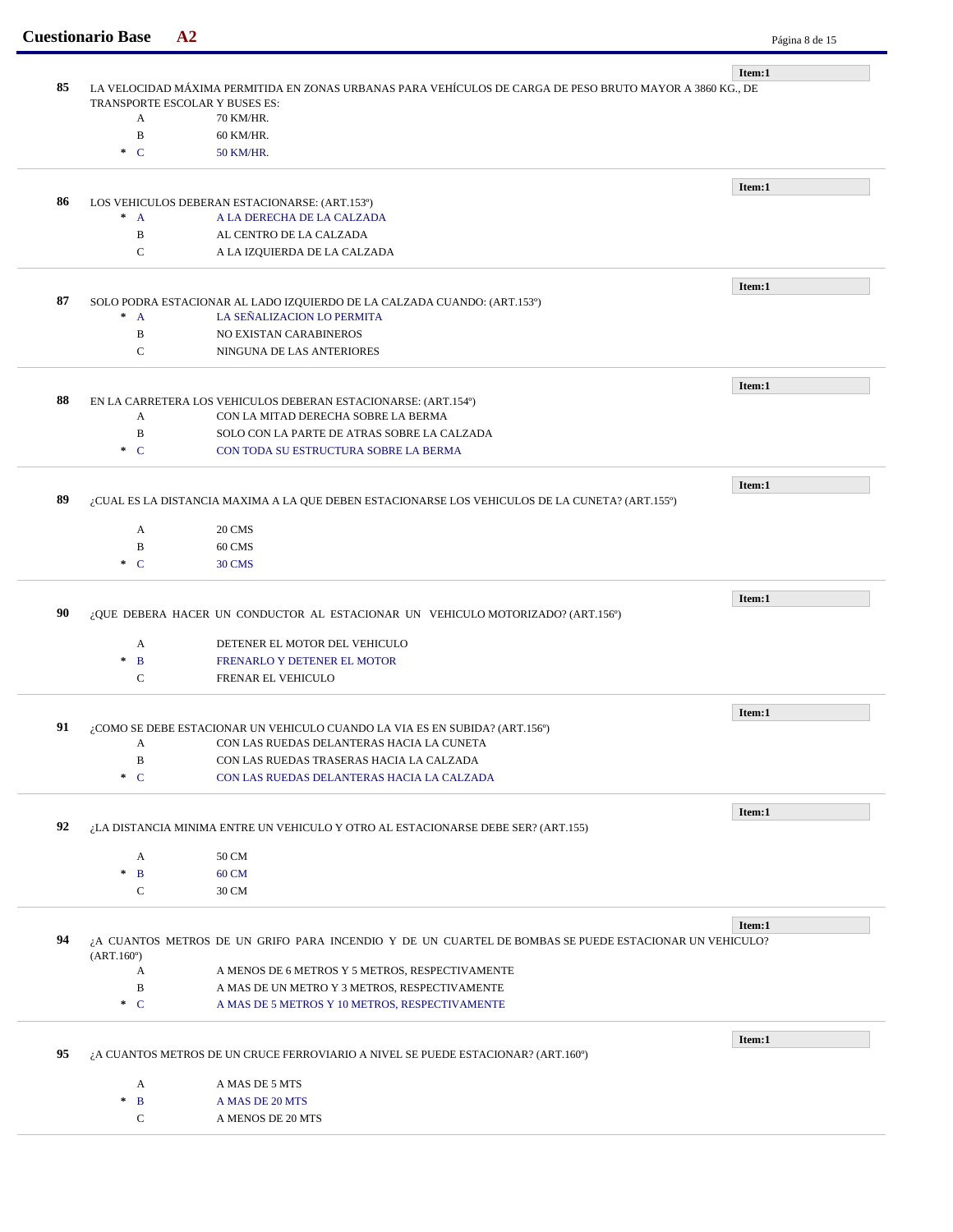|              | <b>Cuestionario Base</b>                                                                                                        | A <sub>2</sub>                                                                                                                                  | Página 9 de 15 |  |  |  |
|--------------|---------------------------------------------------------------------------------------------------------------------------------|-------------------------------------------------------------------------------------------------------------------------------------------------|----------------|--|--|--|
|              |                                                                                                                                 |                                                                                                                                                 | Item:1         |  |  |  |
| 96           | A CUANTOS METROS DE UNA ESQUINA O DE UN SIGNO "PARE" O "CEDA EL PASO" SE PUEDE ESTACIONAR UN VEHICULO<br>MOTORIZADO? (ART.160°) |                                                                                                                                                 |                |  |  |  |
|              | $^*$ A<br>A MAS DE 10 MTS., EN AMBOS CASOS                                                                                      |                                                                                                                                                 |                |  |  |  |
|              | B                                                                                                                               | A MENOS DE 10 Y 5 MTS., RESPECTIVAMENTE                                                                                                         |                |  |  |  |
|              | C                                                                                                                               | A MAS DE 5 Y 10 MTS., RESPECTIVAMENTE                                                                                                           |                |  |  |  |
|              |                                                                                                                                 |                                                                                                                                                 |                |  |  |  |
| 97           |                                                                                                                                 | BAJO QUE CONDICIONES UN ESTACIONAMIENTO RESERVADO PUEDE SER OCUPADO POR CUALQUIER VEHICULO? (ART.164º)                                          | Item:1         |  |  |  |
|              | A                                                                                                                               | SIEMPRE QUE SEA LA MISMA PLACA PATENTE                                                                                                          |                |  |  |  |
|              | $\, {\bf B}$                                                                                                                    | NUNCA, ESTA TOTALMENTE PROHIBIDO                                                                                                                |                |  |  |  |
|              | $\cdot$ C                                                                                                                       | SIEMPRE QUE EL CONDUCTOR DEL VEHICULO PERMANEZCA EN EL Y LO RETIRE CUANDO LLEGUE EL<br>VEHICULO QUE GOCE DE LA RESERVA                          |                |  |  |  |
|              |                                                                                                                                 |                                                                                                                                                 | Item:1         |  |  |  |
| 98           |                                                                                                                                 | EN UN ACCIDENTE, EL SOLO HECHO DE LA INFRACCION NO DETERMINA: (ART.171º)                                                                        |                |  |  |  |
|              | A                                                                                                                               | LA GRAVEDAD DEL ACCIDENTE                                                                                                                       |                |  |  |  |
|              | $\ast$<br>$\mathbf{B}$                                                                                                          | LA RESPONSABILIDAD CIVIL DEL INFRACTOR                                                                                                          |                |  |  |  |
|              | $\mathbf C$                                                                                                                     | NINGUNA DE LAS ANTERIORES                                                                                                                       |                |  |  |  |
|              |                                                                                                                                 |                                                                                                                                                 | Item:1         |  |  |  |
| 99           |                                                                                                                                 | NO ESTAR ATENTO A LAS CONDICIONES DEL TRANSITO, CONSTITUYE: (ART.172º)                                                                          |                |  |  |  |
|              | $^*$ A                                                                                                                          | PRESUNCION DE RESPONSABILIDAD DEL CONDUCTOR                                                                                                     |                |  |  |  |
|              | B                                                                                                                               | CAUSAL DE CANCELACION DE LICENCIA                                                                                                               |                |  |  |  |
|              | $\mathcal{C}$                                                                                                                   | NINGUNA DE LAS ANTERIORES                                                                                                                       |                |  |  |  |
|              | Item:1                                                                                                                          |                                                                                                                                                 |                |  |  |  |
| <b>100</b>   | EN TODO ACCIDENTE EN QUE SE PRODUZCAN DAÑOS, EL O LOS PARTICIPANTES ESTARAN OBLIGADOS A: (ART.173º)                             |                                                                                                                                                 |                |  |  |  |
|              | A                                                                                                                               | HUIR DEL SITIO DEL SUCESO                                                                                                                       |                |  |  |  |
|              | $\pm$<br>B                                                                                                                      | DAR CUENTA DE INMEDIATO A LA AUTORIDAD POLICIAL MAS PROXIMA                                                                                     |                |  |  |  |
|              | C                                                                                                                               | LLAMAR AL SERVICIO DE AMBULANCIAS                                                                                                               |                |  |  |  |
|              |                                                                                                                                 |                                                                                                                                                 | Item:1         |  |  |  |
| 101          |                                                                                                                                 | SE PRESUMIRA CULPABILIDAD DEL PEATON QUE CRUCE LA CALZADA EN (ART.176)                                                                          |                |  |  |  |
|              | A                                                                                                                               | EL PASO DE CEBRA                                                                                                                                |                |  |  |  |
|              | B                                                                                                                               | PASO PARA PEATONES                                                                                                                              |                |  |  |  |
|              | $\ast$ C                                                                                                                        | <b>LUGAR PROHIBIDO</b>                                                                                                                          |                |  |  |  |
|              |                                                                                                                                 |                                                                                                                                                 | Item:2         |  |  |  |
| 1            |                                                                                                                                 | ¿QUÉ PARTE DE LA VÍA SE DEBE UTILIZAR EXCLUSIVAMENTE AL CONDUCIR UN VEHÍCULO?                                                                   |                |  |  |  |
|              | А                                                                                                                               | LA BERMA                                                                                                                                        |                |  |  |  |
|              | $*$ B<br>$\mathsf{C}$                                                                                                           | <b>LA CALZADA</b><br><b>LA ACERA</b>                                                                                                            |                |  |  |  |
|              |                                                                                                                                 |                                                                                                                                                 |                |  |  |  |
|              |                                                                                                                                 |                                                                                                                                                 | Item:2         |  |  |  |
| $\mathbf{2}$ | A                                                                                                                               | EN QUÉ CASOS PUEDE UD. CIRCULAR POR LA BERMA CON SU VEHÍCULO?<br>CUANDO POR AVERIAS TENGA QUE CIRCULAR LENTAMENTE                               |                |  |  |  |
|              | $\mathbf B$                                                                                                                     | AL ESTAR LAS PISTAS OCUPADAS POR OTROS VEHICULOS                                                                                                |                |  |  |  |
|              | $C^*$                                                                                                                           | EN NINGUNO DE LOS CASOS ANTERIORES                                                                                                              |                |  |  |  |
|              |                                                                                                                                 |                                                                                                                                                 |                |  |  |  |
|              |                                                                                                                                 |                                                                                                                                                 | Item:2         |  |  |  |
| 3            | A                                                                                                                               | ¿POR DÓNDE DEBE CIRCULAR CON SU VEHÍCULO POR NORMA GENERAL?<br>POR EL CENTRO DE LA CALZADA                                                      |                |  |  |  |
|              | B                                                                                                                               |                                                                                                                                                 |                |  |  |  |
|              | $\ast$ C                                                                                                                        | POR LA IZQUIERDA DE LA CALZADA<br>POR LA MITAD DERECHA DE LA CALZADA                                                                            |                |  |  |  |
|              |                                                                                                                                 |                                                                                                                                                 |                |  |  |  |
|              |                                                                                                                                 |                                                                                                                                                 | Item:2         |  |  |  |
| 4            |                                                                                                                                 | ¿QUÉ OBLIGACIÓN ESPECIAL LE CORRESPONDE A UD. CUANDO CIRCULA EN SU VEHÍCULO, AL ENFRENTAR A OTRO VEHÍCULO QUE<br>TRANSITA EN SENTIDO CONTRARIO? |                |  |  |  |
|              | $* A$                                                                                                                           | CIRCULAR POR LA DERECHA ALEJANDOSE DEL EJE DE LA CALZADA                                                                                        |                |  |  |  |
|              | B                                                                                                                               | ENCENDER EL INTERMITENTE                                                                                                                        |                |  |  |  |
|              |                                                                                                                                 |                                                                                                                                                 |                |  |  |  |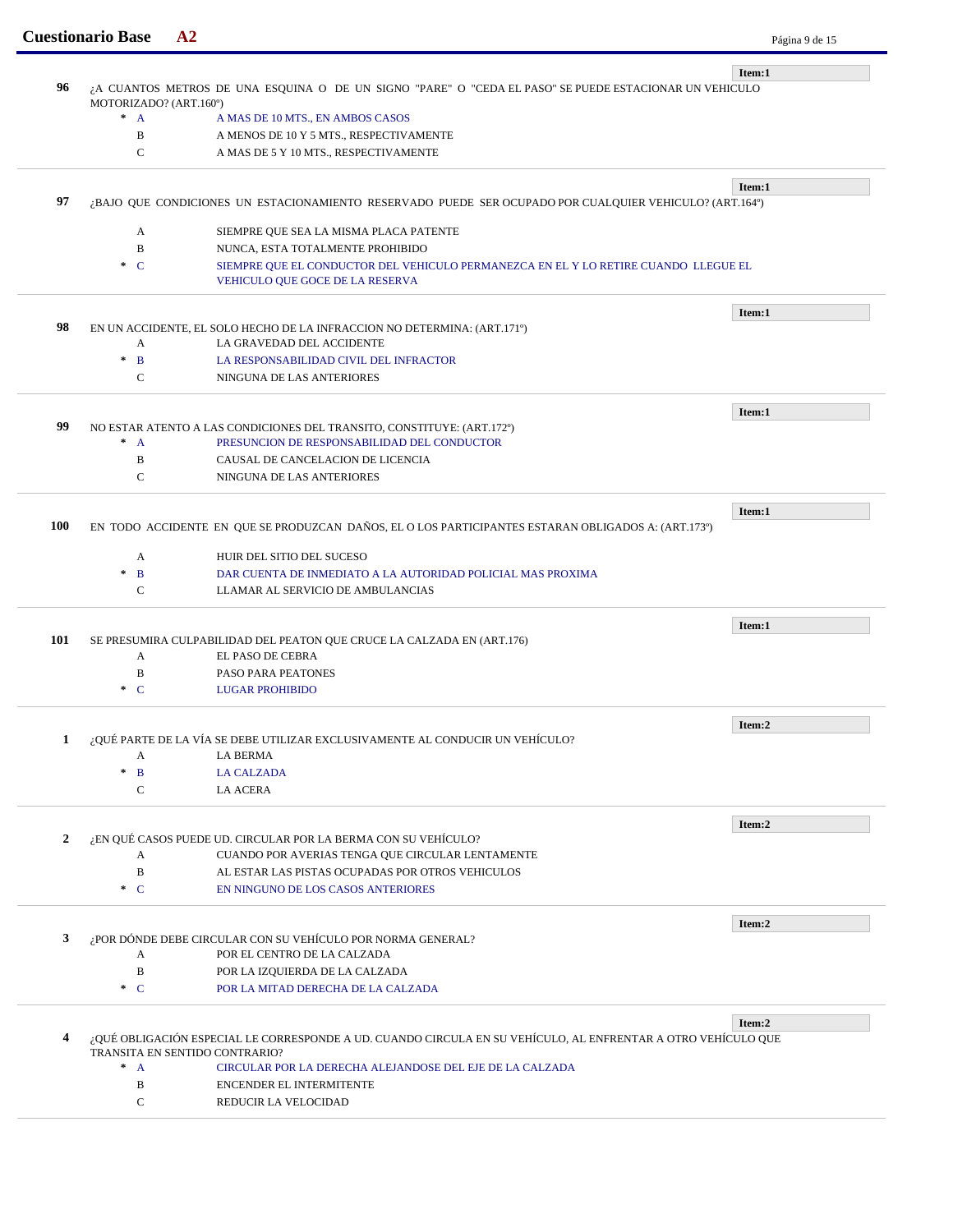|    | <b>Cuestionario Base</b>  | A2                                                                                                             | Página 10 de 15 |
|----|---------------------------|----------------------------------------------------------------------------------------------------------------|-----------------|
|    |                           |                                                                                                                | Item:2          |
| 5  | A                         | ¿QUÉ DEBE UD. HACER AL SER ADELANTADO POR OTRO VEHÍCULO?<br><b>ENCENDER LA LUCES BAJAS</b>                     |                 |
|    | B                         | FRENAR BRUSCAMENTE                                                                                             |                 |
|    | $C^*$                     | MANTENER SU VELOCIDAD O DISMINUIRLA PARA PERMITIR EL ADELANTAMIENTO                                            |                 |
|    |                           |                                                                                                                |                 |
|    |                           |                                                                                                                | Item:2          |
| 6  |                           | AL ESTAR LAS PISTAS DE LA CALZADA DEMARCADAS, ¿POR DÓNDE DEBE CIRCULAR CON SU VEHÍCULO?                        |                 |
|    | A<br>$\mathbf B$          | POR EL CENTRO DE LA CALZADA                                                                                    |                 |
|    | $C^*$                     | POR LA DERECHA DE LA CALZADA, SIN CONSIDERAR LAS PISTAS<br>DENTRO DE LA FRANJA DEMARCADA PARA LA PISTA         |                 |
|    |                           |                                                                                                                |                 |
|    |                           |                                                                                                                | Item:2          |
| 7  |                           | AL CIRCULAR POR UNA CALZADA CON VARIAS PISTAS DEMARCADAS EN UN SENTIDO, PARA VIRAR A LA DERECHA, ¿QUÉ          |                 |
|    | MANIOBRA DEBE EFECTUAR?   |                                                                                                                |                 |
|    | A                         | ACERCARSE AL EJE CENTRAL DE LA CALZADA                                                                         |                 |
|    | $\pm$<br>$\mathbf{B}$     | UBICARSE EN LA PISTA DE LA DERECHA DE LA CALZADA                                                               |                 |
|    | $\mathbf C$               | UBICARSE EN LA PISTA DE LA IZQUIERDA DE LA CALZADA                                                             |                 |
|    |                           |                                                                                                                | Item:2          |
| 8  |                           | ¿DÓNDE PUEDE EFECTUAR EL VIRAJE EN "U", CUANDO CIRCULA EN SU VEHÍCULO?                                         |                 |
|    | A                         | EN PASOS PEATONALES                                                                                            |                 |
|    | $\mathbf{B}$<br>$\pm$     | A MITAD DE CUADRA, SI NO ESTA PROHIBIDO                                                                        |                 |
|    | $\mathsf{C}$              | <b>EN LA INTERSECCION</b>                                                                                      |                 |
|    |                           |                                                                                                                | Item:2          |
| 9  |                           | AL ACERCARSE A UNA SEÑAL ZONA DE ESCUELA ¿QUÉ DEBE HACER?                                                      |                 |
|    | $\pm$<br>$\mathbf{A}$     | <b>DISMINUIR LA VELOCIDAD</b>                                                                                  |                 |
|    | B                         | <b>TOCAR LA BOCINA</b>                                                                                         |                 |
|    | $\mathbf C$               | AUMENTAR LA VELOCIDAD                                                                                          |                 |
|    |                           |                                                                                                                |                 |
| 10 |                           | AL ENCONTRARSE LA CALZADA HUMEDA, CON HIELO O CON PAVIMENTO RESBALADIZO POR LA LLUVIA, ¿QUE DEBE HACER?        | Item:2          |
|    |                           |                                                                                                                |                 |
|    | $\ast$<br>$\mathbf{A}$    | DISMINUIR LA VELOCIDAD                                                                                         |                 |
|    | $\, {\bf B}$              | <b>AUMENTAR LA VELOCIDAD</b>                                                                                   |                 |
|    | $\mathbf C$               | ESTAR ATENTO A FRENAR                                                                                          |                 |
|    |                           |                                                                                                                | Item:2          |
| 12 |                           | AL APROXIMARSE A UNA CURVA CON VISIBILIDAD REDUCIDA ¿QUE DEBE HACER? (ART.149°)                                |                 |
|    |                           |                                                                                                                |                 |
|    | $^*$ A<br>B               | DISMINUIR LA VELOCIDAD<br>CIRCULAR POR EL CENTRO DE LA CALZADA                                                 |                 |
|    | $\mathbf C$               | DISMINUIR LA VELOCIDAD HASTA DETENERSE                                                                         |                 |
|    |                           |                                                                                                                |                 |
|    |                           |                                                                                                                | Item:2          |
| 13 |                           | SI SE REVIENTA UN NEUMATICO, UD.:                                                                              |                 |
|    | A                         | <b>FRENA</b>                                                                                                   |                 |
|    | B                         | VIRA HACIA EL LADO DE LA RUEDA REVENTADA                                                                       |                 |
|    | $\ast$ C                  | MANTIENE LA DIRECCION EN MARCHA Y REDUCE LA VELOCIDAD                                                          |                 |
|    |                           |                                                                                                                | Item:2          |
| 14 |                           | SI OBSERVA QUE EN LA PARTE TRASERA DE UN VEHICULO SE ENCIENDEN LAS LUCES BLANCAS ¿QUE INDICA? (ARTS.68º Y 69º) |                 |
|    |                           |                                                                                                                |                 |
|    | A<br>$\mathbf B$<br>$\pm$ | QUE EL VEHICULO VA A ADELANTAR A OTRO VEHICULO<br>QUE ESTA RETROCEDIENDO                                       |                 |
|    | C                         | QUE ESTA VIRANDO A LA DERECHA                                                                                  |                 |
|    |                           |                                                                                                                |                 |
|    |                           |                                                                                                                | Item:2          |
| 15 |                           | ¿QUE DISTANCIA PUEDE RECORRER UN VEHICULO EN MARCHA ATRAS POR LA CALZADA? (ART.119º)                           |                 |
|    |                           | 100 METROS                                                                                                     |                 |
|    | A                         |                                                                                                                |                 |
|    | B                         | 150 METROS                                                                                                     |                 |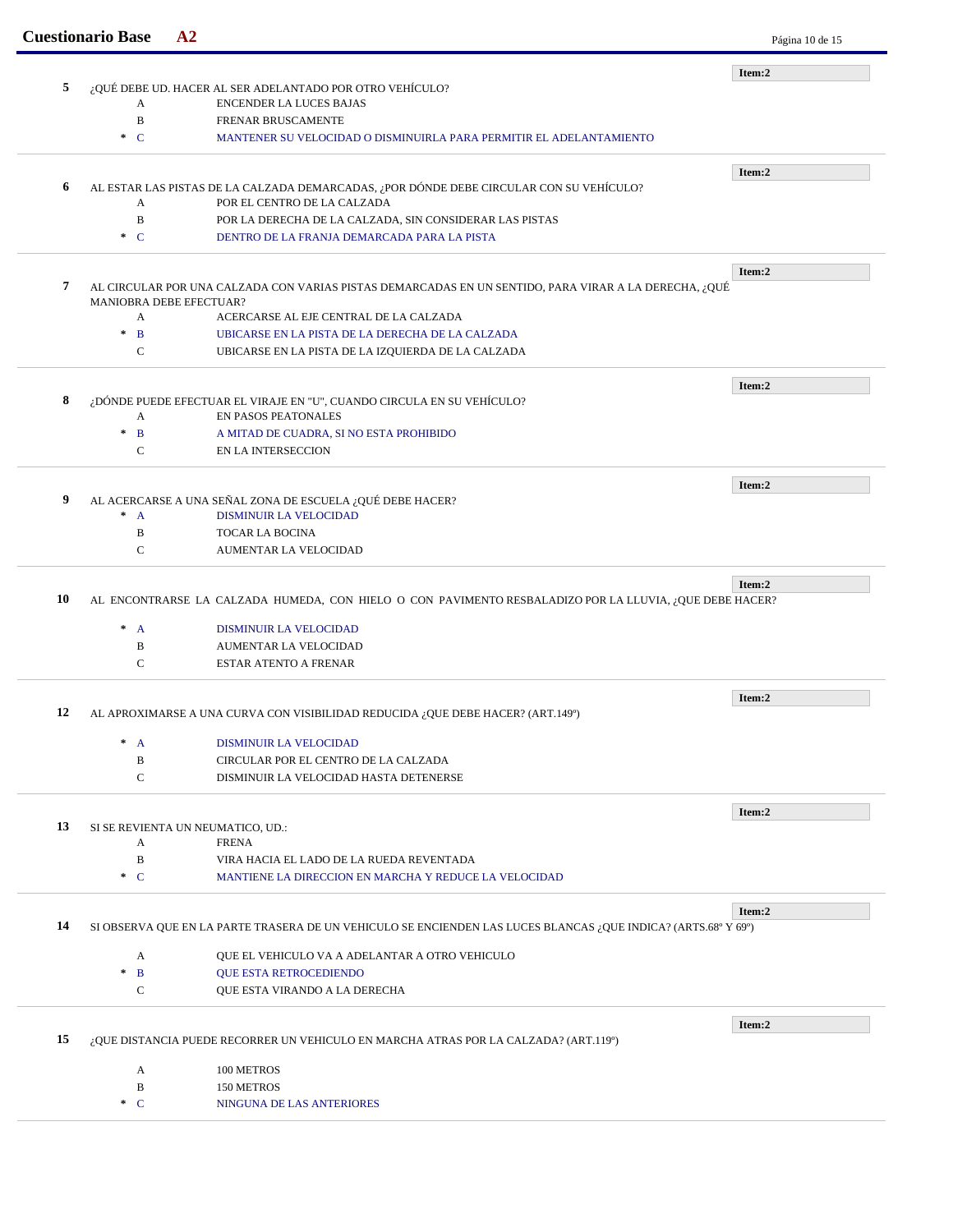|    | <b>Cuestionario Base</b> | A2                                                                                                                 | Página 11 de 15 |
|----|--------------------------|--------------------------------------------------------------------------------------------------------------------|-----------------|
|    |                          |                                                                                                                    | Item:2          |
| 16 | A                        | PARA ADELANTAR ¿QUE NORMA GENERAL DEBE OBSERVAR? (ART.124º)<br>ADELANTAR POR LA DERECHA                            |                 |
|    | $\mathbf{B}$<br>$\pm$    | ADELANTAR POR LA IZQUIERDA                                                                                         |                 |
|    | $\mathbf C$              | EN ZONAS RURALES POR LA BERMA, AL ESTAR DETENIDO EL VEHICULO QUE ANTECEDE DETENIDO                                 |                 |
|    |                          |                                                                                                                    |                 |
| 17 |                          | ¿QUE MANIOBRA DEBE REALIZAR AL CIRCULAR POR UNA VIA DE DOS SENTIDOS Y SI VA A GIRAR HACIA LA IZQUIERDA? (ART.139º) | Item:2          |
|    |                          |                                                                                                                    |                 |
|    | A<br>$\ast$              | SITUARSE AL COSTADO DERECHO DE LA CALZADA                                                                          |                 |
|    | $\mathbf B$              | SITUARSE PROGRESIVAMENTE AL COSTADO DERECHO DEL EJE DE LA CALZADA                                                  |                 |
|    | C                        | SITUARSE AL COSTADO IZQUIERDO DE LA CALZADA                                                                        |                 |
|    |                          |                                                                                                                    | Item:2          |
| 18 |                          | ¿EN QUE FORMA ESTACIONA EL VEHICULO EN BAJADA? (ART.156º)                                                          |                 |
|    | A                        | SOLO CON FRENO DE MANO                                                                                             |                 |
|    | B                        | <b>ENGANCHADO EN PRIMERA</b>                                                                                       |                 |
|    | $C^*$                    | CON FRENO DE MANO Y LAS RUEDAS DELANTERAS GIRADAS HACIA LA CUNETA                                                  |                 |
|    |                          |                                                                                                                    | Item:2          |
| 19 |                          | POR REGLA GENERAL, ¿COMO DEBE ESTACIONAR SU VEHICULO? (ART.153º)                                                   |                 |
|    | A                        | CON DOS RUEDAS SOBRE LA ACERA                                                                                      |                 |
|    | $\mathbf B$              | <b>SOBRE LA ACERA</b>                                                                                              |                 |
|    | $\ast$ C                 | AL LADO DERECHO EN EL SENTIDO DEL TRANSITO SOBRE LA CALZADA                                                        |                 |
|    |                          |                                                                                                                    | Item:2          |
| 20 |                          | EN LAS VIAS RURALES ¿CUAL ES LA NORMA GENERAL PARA ESTACIONAR? (ART.154º)                                          |                 |
|    | $^*$ A                   | CON TODA LA ESTRUCTURA DEL VEHICULO SOBRE LA BERMA                                                                 |                 |
|    | B                        | SOBRE LA CALZADA EN EL SENTIDO DEL TRANSITO                                                                        |                 |
|    | $\mathbf C$              | LONGITUDINALMENTE CON LA MITAD DEL VEHICULO SOBRE LA BERMA                                                         |                 |
|    |                          |                                                                                                                    |                 |
|    |                          |                                                                                                                    | Item:2          |
| 21 |                          | PUEDE UD. CONDUCIR SU VEHICULO EN LAS VIAS PUBLICAS:                                                               |                 |
|    | А                        | SIN SISTEMA DE FRENOS                                                                                              |                 |
|    | B                        | CON EL MECANISMO DE LA DIRECCION EN MAL ESTADO                                                                     |                 |
|    | $C^*$                    | EN NINGUNO DE LOS CASOS ANTERIORES                                                                                 |                 |
|    |                          |                                                                                                                    | Item:2          |
| 22 |                          | ¿PUEDE UD. CONDUCIR SIN LICENCIA? (ART.5°)                                                                         |                 |
|    | A                        | EN CAMINOS PUBLICOS RURALES DURANTE EL DIA                                                                         |                 |
|    | B                        | EN LUGARES DE POCO TRANSITO EN LAS VIAS PUBLICAS DE LA CIUDAD                                                      |                 |
|    | $C^*$                    | EN NINGUNO DE LOS CASOS ANTERIORES                                                                                 |                 |
|    |                          |                                                                                                                    | Item:2          |
| 23 |                          | UD. AL TRANSITAR CON SU VEHICULO EN LAS VIAS RURALES, COMO NORMA DE CARACTER GENERAL DURANTE LA NOCHE DEBE         |                 |
|    | HACERLO: (ART.73º)       |                                                                                                                    |                 |
|    | $^*$ A                   | <b>CON LUCES ALTAS</b>                                                                                             |                 |
|    | B                        | <b>CON LUCES BAJAS</b>                                                                                             |                 |
|    | $\mathbf C$              | CON LUCES DE ESTACIONAMIENTO                                                                                       |                 |
|    |                          |                                                                                                                    | Item:2          |
| 24 |                          | UD. AL CONDUCIR SU VEHICULO DURANTE LA NOCHE, POR REGLA GENERAL, EN LAS ZONAS URBANAS DEBE HACERLO CON:            |                 |
|    | (ART.73 <sup>0</sup> )   |                                                                                                                    |                 |
|    | A                        | LUCES DE ESTACIONAMIENTO SOLAMENTE                                                                                 |                 |
|    | $\, {\bf B}$             | <b>LUCES ALTAS</b>                                                                                                 |                 |
|    | $\ast$ C                 | <b>LUCES BAJAS</b>                                                                                                 |                 |
|    |                          |                                                                                                                    | Item:2          |
| 25 |                          | UD. AL CONDUCIR SU VEHICULO PODRA USAR LA BOCINA: (ART.78°)                                                        |                 |
|    | A                        | PARA APURAR AL VEHICULO QUE LE ANTECEDA                                                                            |                 |
|    |                          |                                                                                                                    |                 |
|    | $\, {\bf B}$             | PARA ANUNCIAR QUE ESTACIONARA                                                                                      |                 |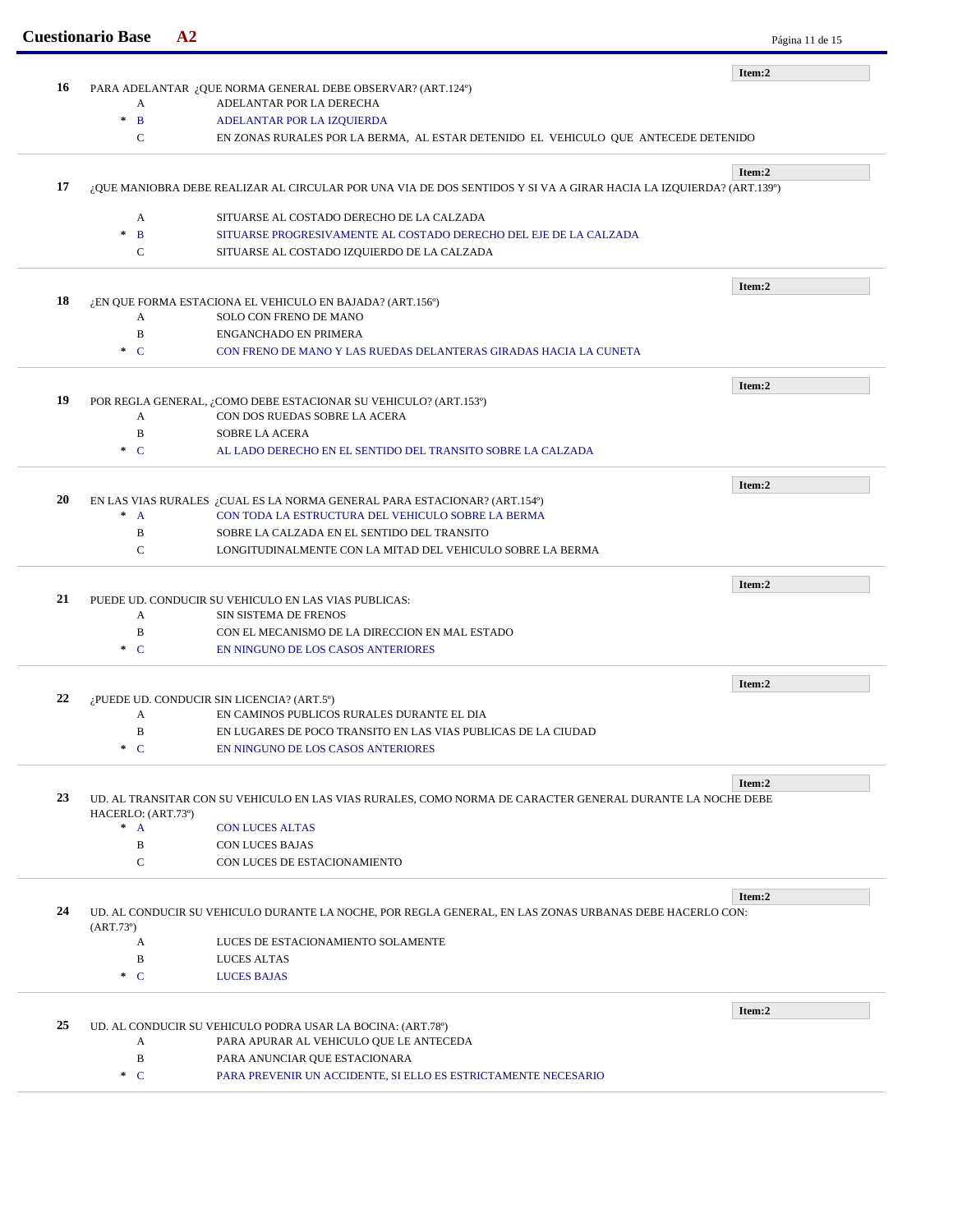|    | <b>Cuestionario Base</b>                                                                              | A <sub>2</sub>                                                                                                 | Página 12 de 15 |
|----|-------------------------------------------------------------------------------------------------------|----------------------------------------------------------------------------------------------------------------|-----------------|
|    |                                                                                                       |                                                                                                                | Item:2          |
| 26 | A                                                                                                     | SI LA PARTE TRASERA DE SU VEHICULO PATINA HACIA UN COSTADO UD.:<br><b>FRENA</b>                                |                 |
|    | $\mathcal{H}$<br>$\mathbf{B}$                                                                         | <b>GIRA LAS RUEDAS EN EL MISMO SENTIDO DE LA PATINADA</b>                                                      |                 |
|    | $\mathbf C$                                                                                           | GIRA LAS RUEDAS DELANTERAS EN SENTIDO CONTRARIO A LA PATINADA                                                  |                 |
|    |                                                                                                       |                                                                                                                |                 |
| 27 |                                                                                                       | AL TRANSITAR CON SU VEHICULO UD. PODRA PASAR CON LUZ ROJA DEL SEMAFORO: (ART.110°)                             | Item:2          |
|    |                                                                                                       |                                                                                                                |                 |
|    | A                                                                                                     | SI NO HAY VEHICULOS QUE PASEN CON LUZ VERDE                                                                    |                 |
|    | B<br>$\cdot$ C                                                                                        | SI SU VEHICULO ES DESTINADO AL TRANSPORTE DE PASAJEROS<br><b>EN NINGUN CASO</b>                                |                 |
|    |                                                                                                       |                                                                                                                |                 |
| 28 |                                                                                                       | ¿PUEDE UD. CONDUCIR UN VEHICULO DE DISTINTO TIPO A LA LICENCIA QUE POSEE POR LA VIA PUBLICA EN ALGUNO DE ESTOS | Item:2          |
|    | CASOS? (ART.198°)                                                                                     |                                                                                                                |                 |
|    | A                                                                                                     | PARA EFECTUAR VIAJES CORTOS                                                                                    |                 |
|    | B                                                                                                     | EN ZONAS NO CONTROLADAS                                                                                        |                 |
|    | $\cdot$ C                                                                                             | EN NINGUNO DE LOS CASOS ANTERIORES                                                                             |                 |
|    |                                                                                                       |                                                                                                                | Item:2          |
| 29 |                                                                                                       | AL CONDUCIR SU VEHICULO UD. PODRA USAR EL BUSCA-CAMINOS: (ART.71º)                                             |                 |
|    | A                                                                                                     | <b>EN MOVIMIENTO</b>                                                                                           |                 |
|    | $\, {\bf B}$                                                                                          | DIRIGIENDO EL HAZ DE LUZ DIRECTAMENTE AL FRENTE                                                                |                 |
|    | $\cdot$ C                                                                                             | EN NINGUNO DE LOS CASOS ANTERIORES                                                                             |                 |
|    |                                                                                                       |                                                                                                                | Item:2          |
| 30 | UD. AL TRANSITAR CON SU VEHICULO PODRA NO TENER ESPEJO RETROVISOR, EN LOS SIGUIENTES CASOS: (ART.79°) |                                                                                                                |                 |
|    | A                                                                                                     | CUANDO TRANSITE A BAJA VELOCIDAD                                                                               |                 |
|    | B                                                                                                     | CUANDO SU VEHICULO ES DE TRANSPORTE DE CARGA                                                                   |                 |
|    | $\cdot$ C                                                                                             | EN NINGUNO DE LOS CASOS ANTERIORES                                                                             |                 |
|    |                                                                                                       |                                                                                                                |                 |
| 8  | PASO DE PEATONES ES:                                                                                  |                                                                                                                | Item:3          |
|    | A                                                                                                     | DESGASTE EN LOS BORDES DE LA BANDA DE RODAMIENTO                                                               |                 |
|    | $\mathbf B$<br>$\ast$                                                                                 | DESGASTE EN EL CENTRO DE LA BANDA DE RODAMIENTO DEL NEUMATICO                                                  |                 |
|    | $\mathbf C$                                                                                           | DETERIORO DE LA VALVULA DE INFLADO                                                                             |                 |
|    |                                                                                                       |                                                                                                                | Item:3          |
| 9  |                                                                                                       | EL DESGASTE DISPAREJO DE LOS NEUMÁTICOS DELANTEROS SE DEBE A:                                                  |                 |
|    | A                                                                                                     | EXCESO DE VELOCIDAD EN ZONAS DE CURVAS                                                                         |                 |
|    | B                                                                                                     | EXCESO DE PESO EN EL VEHICULO                                                                                  |                 |
|    | $\ast$ C                                                                                              | DEFICIENTE ALINEACION DEL TREN DELANTERO Y/O DESGASTE DE AMORTIGUADORES                                        |                 |
|    |                                                                                                       |                                                                                                                | Item:3          |
| 10 |                                                                                                       | EL CONDUCIR SIN RETIRAR TOTALMENTE EL PIE DEL PEDAL DE EMBRAGUE PRODUCE:                                       |                 |
|    | A                                                                                                     | DESGASTE EN EL MOTOR DEL VEHICULO                                                                              |                 |
|    | B                                                                                                     | MENOR FUERZA EN EL MOTOR                                                                                       |                 |
|    | $\cdot$ C                                                                                             | DESGASTE PREMATURO EN BALATA DE EMBRAGUE                                                                       |                 |
|    |                                                                                                       |                                                                                                                | Item:3          |
| 11 |                                                                                                       | LA FUNCION DEL CARBURADOR ES:                                                                                  |                 |
|    | A                                                                                                     | REFINAR EL COMBUSTIBLE                                                                                         |                 |
|    | B                                                                                                     | REALIZAR LA EXPLOSION EN EL MOTOR                                                                              |                 |
|    | $\ast$ C                                                                                              | REALIZAR LA MEZCLA EXACTA DEL AIRE CON EL COMBUSTIBLE                                                          |                 |
|    |                                                                                                       |                                                                                                                | Item:3          |
| 12 |                                                                                                       | LA EXCESIVA TEMPERATURA EN LA BATERIA PUEDE DEBERSE A:                                                         |                 |
|    | $^*$ A<br>B                                                                                           | DEFICIENTE FUNCIONAMIENTO DEL REGULADOR DEL VOLTAJE<br>POCA CHISPA EN LAS BUJIAS                               |                 |
|    | $\mathbf C$                                                                                           | DEMASIADA AGUA DESTILADA                                                                                       |                 |
|    |                                                                                                       |                                                                                                                |                 |
|    |                                                                                                       |                                                                                                                |                 |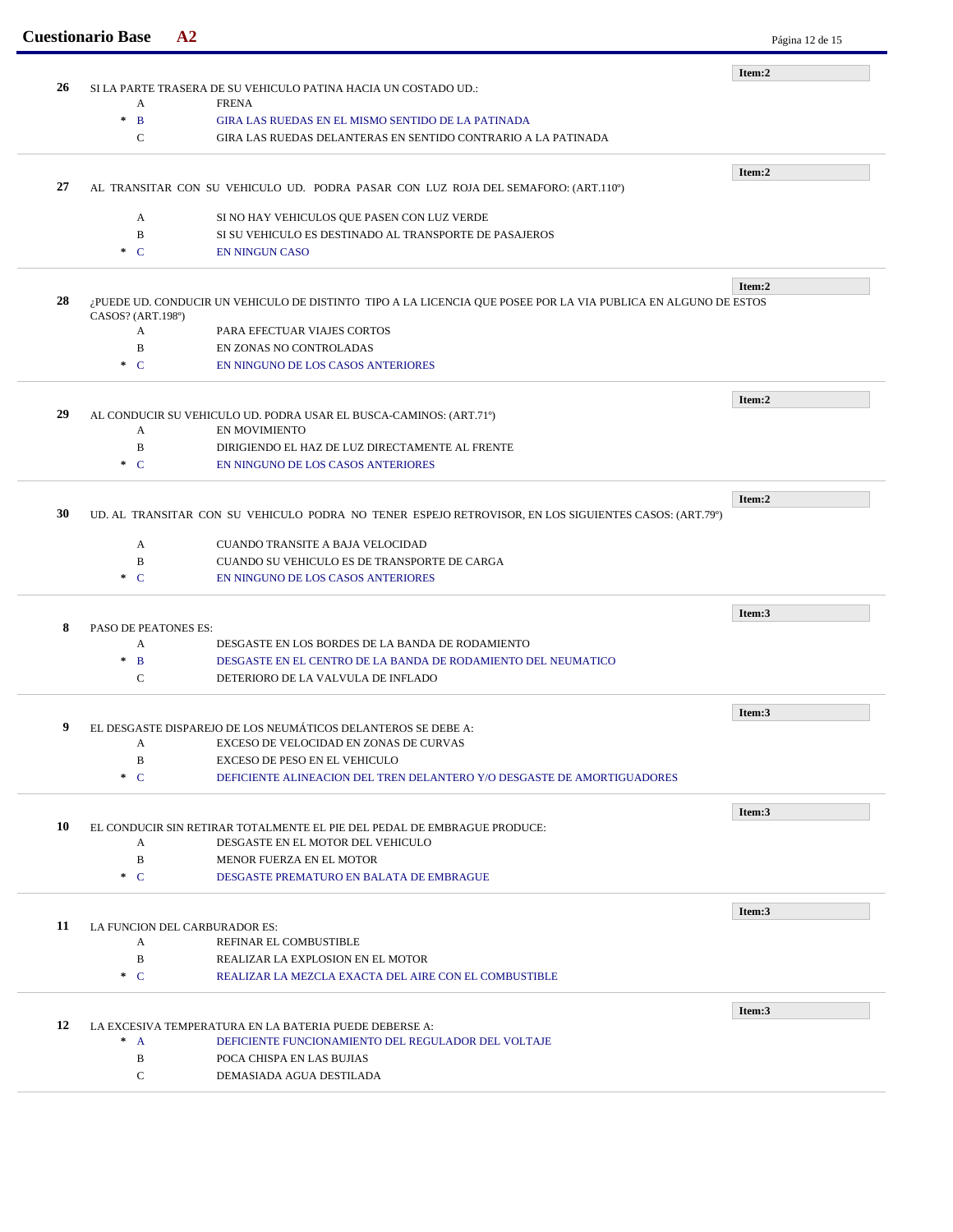|    | <b>Cuestionario Base</b>                                                                    | A2                                                                                                   | Página 13 de 15 |
|----|---------------------------------------------------------------------------------------------|------------------------------------------------------------------------------------------------------|-----------------|
|    |                                                                                             |                                                                                                      | Item:3          |
| 13 | A                                                                                           | AL ENCENDERSE LA LUZ ROJA INDICADORA DE PRESION DE ACEITE SE DEBE:<br>CONTINUAR LA MARCHA            |                 |
|    | $\ast$<br>$\mathbf{B}$                                                                      | DETENER INMEDIATAMENTE EL VEHICULO Y EL MOTOR                                                        |                 |
|    | $\mathbf C$                                                                                 | CONTINUAR MUY LENTAMENTE                                                                             |                 |
|    |                                                                                             |                                                                                                      |                 |
| 14 |                                                                                             | CIRCULANDO EL VEHICULO SE DETECTA QUE EL MOTOR SE SOBRECALIENTA, ELLO SE PUEDE DEBER A:              | Item:3          |
|    |                                                                                             |                                                                                                      |                 |
|    | $^*$ A                                                                                      | CIRCUITO DE REFRIGERACION OBSTRUIDO                                                                  |                 |
|    | B<br>$\mathcal{C}$                                                                          | INSUFICIENTE PASO DE AGUA CALIENTE AL RADIADOR DE LA CALEFACCION<br><b>BATERIA CON BAJA CARGA</b>    |                 |
|    |                                                                                             |                                                                                                      |                 |
|    |                                                                                             |                                                                                                      | Item:3          |
| 15 | A                                                                                           | INDIQUE EL MODO MAS SIMPLE DE LIMPIAR LOS BORNES SULFATADOS DE LA BATERIA:<br><b>ACIDO SULFURICO</b> |                 |
|    | $\ast$<br>$\mathbf{B}$                                                                      | <b>AGUA CON BICARBONATO</b>                                                                          |                 |
|    | $\mathbf C$                                                                                 | <b>AGUA DESTILADA</b>                                                                                |                 |
|    |                                                                                             |                                                                                                      |                 |
| 16 |                                                                                             | SI DURANTE LA MARCHA DEL VEHICULO, SE DESCONECTA UN CABLE DE BUJIA:                                  | Item:3          |
|    | A                                                                                           | EL MOTOR NO FUNCIONA                                                                                 |                 |
|    | $\ast$<br>$\mathbf{B}$                                                                      | EL MOTOR PIERDE FUERZA                                                                               |                 |
|    | $\mathbf C$                                                                                 | EL MOTOR GIRA A LA MITAD DE LAS REVOLUCIONES NORMALES                                                |                 |
|    |                                                                                             |                                                                                                      | Item:3          |
| 17 |                                                                                             | EN UNA PENDIENTE (BAJADA) PRONUNCIADA, SE DEBE UTILIZAR:                                             |                 |
|    | A                                                                                           | PERMANENTEMENTE EL FRENO DE PIE                                                                      |                 |
|    | $\ast$<br>$\mathbf{B}$<br>$\mathbf C$                                                       | ENGANCHAR EN EL CAMBIO DE VELOCIDADES CORRESPONDIENTE<br>PRESIONAR EL PEDAL DEL EMBRAGUE             |                 |
|    |                                                                                             |                                                                                                      |                 |
|    |                                                                                             |                                                                                                      | Item:3          |
| 18 |                                                                                             | CUANDO EL TUBO DE ESCAPE EXPELE HUMO "AZUL" SIGNIFICA QUE EL VEHICULO ESTA:                          |                 |
|    | A                                                                                           | <b>MAL CARBURADO</b>                                                                                 |                 |
|    | B                                                                                           | CON MOTOR FUERA DE PUNTO EN EL ENCENDIDO                                                             |                 |
|    | $\ast$ C                                                                                    | <b>QUEMANDO ACEITE</b>                                                                               |                 |
|    |                                                                                             |                                                                                                      | Item:3          |
| 19 | EN QUE OPORTUNIDAD SE DEBE USAR EL ESTRANGULADOR DE AIRE, CONOCIDO COMO "CHOKE" O "CHUPETE" |                                                                                                      |                 |
|    | A                                                                                           | EN TODA PARTIDA INICIAL                                                                              |                 |
|    | $\, {\bf B}$                                                                                | GENERALMENTE A VELOCIDADES BAJAS                                                                     |                 |
|    | $\ast$ C                                                                                    | DURANTE EL ARRANQUE INICIAL DEL MOTOR EN FRIO                                                        |                 |
|    |                                                                                             |                                                                                                      | Item:3          |
| 20 |                                                                                             | LA BUJIA EN LOS MOTORES BENCINEROS SIRVE PARA:                                                       |                 |
|    | A                                                                                           | MANTENER LA CORRIENTE DE LA BATERIA                                                                  |                 |
|    | B<br>$\ast$ C                                                                               | CALENTAR EL AIRE QUE SE MEZCLA CON LA BECINA<br>PRODUCIR LA CHISPA PARA EL ENCENDIDO DE LA MEZCLA    |                 |
|    |                                                                                             |                                                                                                      |                 |
|    |                                                                                             |                                                                                                      | Item:3          |
| 21 |                                                                                             | SI EL MOTOR ESTA SOBRECALENTADO POR FALTA DE AGUA EN EL SISTEMA DE REFRIGERACION:                    |                 |
|    | $^*$ A                                                                                      | SE LE AGREGA AGUA LENTAMENTE CON EL MOTOR FUNCIONANDO                                                |                 |
|    | B                                                                                           | NO SE LE AGREGA AGUA                                                                                 |                 |
|    | $\mathbf C$                                                                                 | SE LE AGREGA AGUA CON EL MOTOR DETENIDO                                                              |                 |
|    |                                                                                             |                                                                                                      | Item:3          |
| 22 |                                                                                             | AL SUBIR UNA CUESTA EN UN CAMBIO DE VELOCIDAD NO ADECUADO SE PRODUCE:                                |                 |
|    | A<br>B                                                                                      | FALLA EN EL SISTEMA DE FRENOS<br>FALLA EN LA CAJA DE CAMBIOS                                         |                 |
|    | $\ast$ C                                                                                    | EXCESO DE CONSUMO DE COMBUSTIBLE                                                                     |                 |
|    |                                                                                             |                                                                                                      |                 |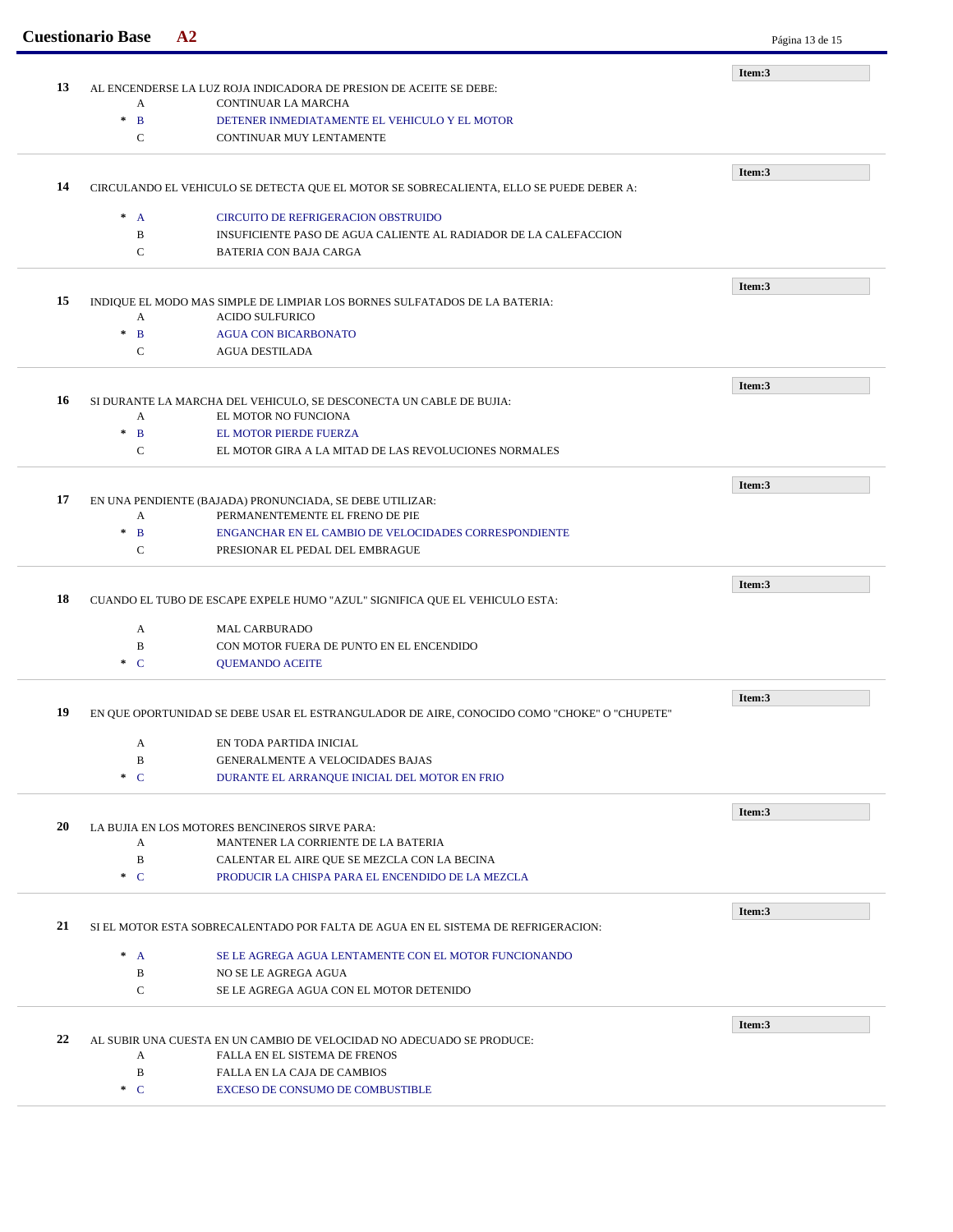|    | <b>Cuestionario Base</b>                          | A2                                                                                   | Página 14 de 15 |
|----|---------------------------------------------------|--------------------------------------------------------------------------------------|-----------------|
|    |                                                   |                                                                                      | Item:3          |
| 23 |                                                   | UNA CAUSA DE SOBRECALENTAMIENTO DEL MOTOR ES:                                        |                 |
|    | A                                                 | <b>NEUMATICOS</b>                                                                    |                 |
|    | $\, {\bf B}$                                      | MAL USO DEL ACELERADOR                                                               |                 |
|    | $\cdot C$                                         | PUESTA A PUNTO INCORRECTA                                                            |                 |
|    |                                                   |                                                                                      | Item:3          |
| 24 | CUANDO UN NEUMATICO DELANTERO TIENE BAJA PRESION: |                                                                                      |                 |
|    | $^*$ A                                            | LA DIRECCION DEL VEHICULO TIENDE HACIA UN LADO                                       |                 |
|    | B                                                 | EL MOTOR PIERDE POTENCIA                                                             |                 |
|    | $\mathbf C$                                       | SE SOBRECALIENTA EL MOTOR                                                            |                 |
|    |                                                   |                                                                                      |                 |
| 25 |                                                   | EL QUE LOS FRENOS ROCEN PUEDE DEBERSE A:                                             | Item:3          |
|    | A                                                 | MALA REGULACION DEL PEDAL DE FRENO                                                   |                 |
|    | $\, {\bf B}$                                      | FALTA DE LIQUIDO DE FRENOS                                                           |                 |
|    | $\ast$ C                                          | MALA REGULACION DE BALATAS O PASTILLAS                                               |                 |
|    |                                                   |                                                                                      |                 |
|    |                                                   |                                                                                      | Item:3          |
| 26 |                                                   | PARA QUE LAS BANDAS DE LOS NEUMATICOS SE DESGASTEN EN FORMA PAREJA SE DEBE EFECTUAR: |                 |
|    | A                                                 | UN RECAUCHADO CADA 10.000 KILOMETROS                                                 |                 |
|    | $\ast$<br>B                                       | <b>UNA ROTACION PERIODICA</b>                                                        |                 |
|    | $\mathbf C$                                       | UN REDIBUJADO CADA 15.000 KILOMETROS                                                 |                 |
|    |                                                   |                                                                                      |                 |
| 27 |                                                   | ANTES DE PONER UN VEHICULO EN MARCHA, EL CONDUCTOR DEBE VERIFICAR:                   | Item:3          |
|    | A                                                 | EL FUNCIONAMIENTO DEL TUBO DE ESCAPE                                                 |                 |
|    | $\, {\bf B}$<br>$\ast$                            | EL FUNCIONAMIENTO DEL FRENO, EMBRAGUE E INSTRUMENTOS DEL TABLERO                     |                 |
|    | $\mathbf C$                                       | EL ESTADO DE LA CARROCERIA                                                           |                 |
|    |                                                   |                                                                                      |                 |
| 28 |                                                   | LO QUE RECIBE LA FUERZA DE EXPLOSION EN UN MOTOR SE DENOMINA:                        | Item:3          |
|    | $^*$ A                                            | <b>PISTON</b>                                                                        |                 |
|    | B                                                 | <b>BIELA</b>                                                                         |                 |
|    | $\mathbf C$                                       | CIGUEÑAL                                                                             |                 |
|    |                                                   |                                                                                      |                 |
|    |                                                   |                                                                                      | Item:3          |
| 29 |                                                   | LA FUNCION DEL FILTRO DE ACEITE ES:                                                  |                 |
|    | A                                                 | RESTITUIR LA VISCOSIDAD DEL ACEITE                                                   |                 |
|    | $*$ B                                             | RETENER LAS PARTICULAS GRUESAS DEL ACEITE                                            |                 |
|    | $\mathbf C$                                       | SEPARAR EL COMBUSTIBLE DEL ACEITE                                                    |                 |
|    |                                                   |                                                                                      | Item:3          |
| 30 |                                                   | LA FUNCION DEL FILTRO DE AIRE:                                                       |                 |
|    | А                                                 | SEPARAR EL AIRE DEL ACEITE                                                           |                 |
|    | $\, {\bf B}$                                      | SEPARAR EL AIRE DEL COMBUSTIBLE                                                      |                 |
|    | $C^*$                                             | RETENER LAS PARTICULAS CONTENIDAS EN EL AIRE, ANTES DE ENTRAR AL CARBURADOR          |                 |
|    |                                                   |                                                                                      | Item:3          |
| 31 |                                                   | SE RECOMIENDA TENER EL NIVEL DE ACEITE EN EL CARTER APROXIMADAMENTE:                 |                 |
|    | А                                                 | A 2 CMS. SOBRE LA MARCA SUPERIOR DE LA VARILLA MEDIDORA DE ACEITE                    |                 |
|    | B                                                 | A 5 CMS. SOBRE LA MARCA SUPERIOR DE LA VARILLA MEDIDORA DE ACEITE                    |                 |
|    | $\cdot C$                                         | ENTRE LA MARCA SUPERIOR E INFERIOR DE LA VARILLA                                     |                 |
|    |                                                   |                                                                                      |                 |
| 32 |                                                   | LA FALTA DE PRESION DE AIRE EN LOS NEUMATICOS PRODUCE:                               | Item:3          |
|    | А                                                 | DESGASTE EN EL CENTRO DE LA BANDA DE RODAMIENTO                                      |                 |
|    |                                                   |                                                                                      |                 |
|    | $\ast$<br>$\mathbf{B}$                            | DESGASTE EN LOS COSTADOS DE LA BANDA DE RODAMIENTO                                   |                 |